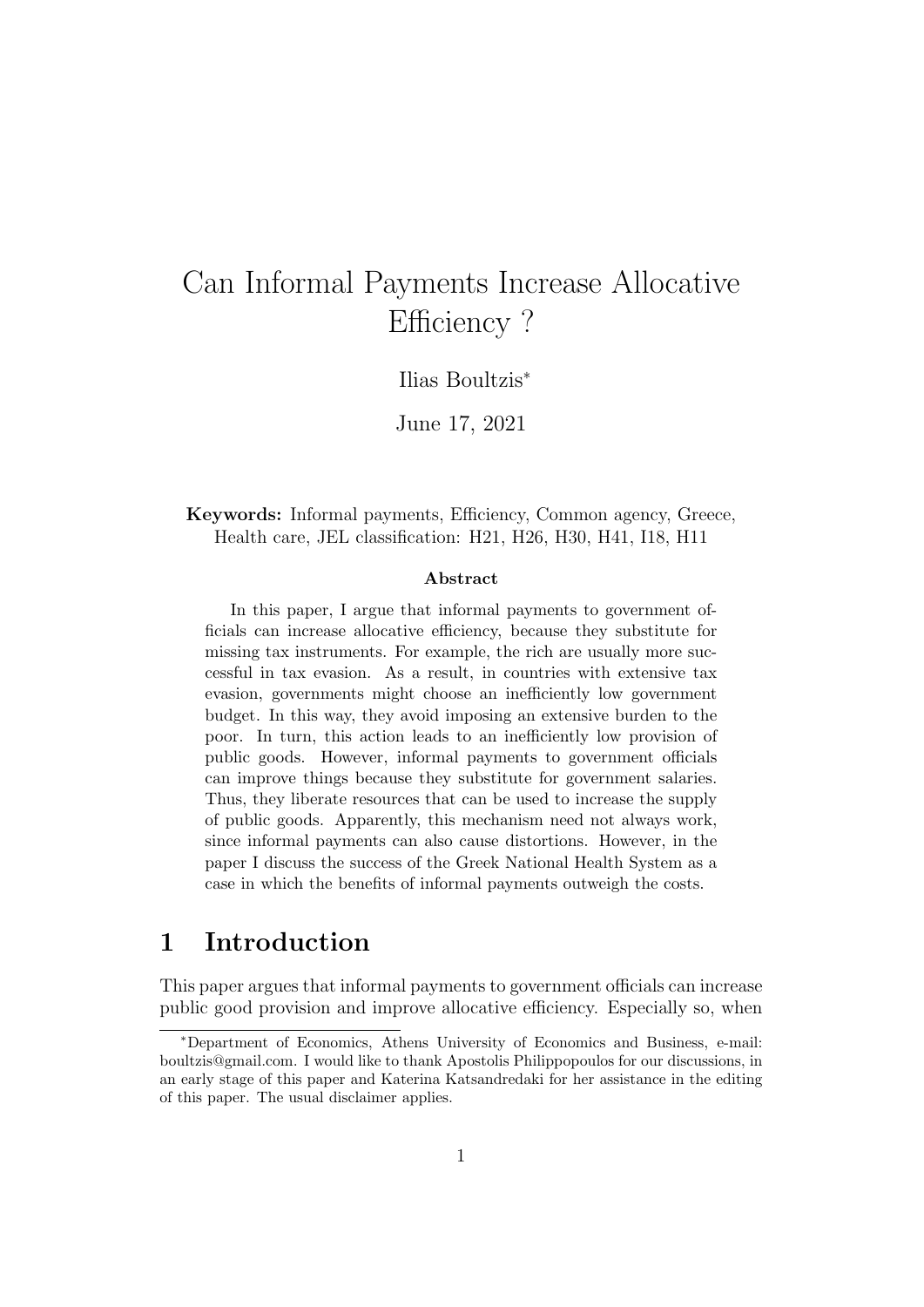tax instruments are missing. As an example consider a democratic country characterised by tax evasion, like Greece. Such countries typically care for equality and thus mostly opt for progressive taxation. However, tax evasion undermines progressive taxation, because the poor usually lack the resources and connections required to evade taxes. As a result a trade-off arises between efficiency and equality. In particular, tax evasion implies that high taxation imposes an excessive burden on the poor. In order to lighten this burden, a democratic government might choose an inefficiently low level of taxation and therefore of public good provision.

In such a situation informal payments might improve things. In particular, I use the term informal payments here to describe any kind of transfers from individuals and businesses to government officials, aiming to influence their decisions or effort. Inevitably these payments increase the income of government officials. This extra source of income substitutes for official government salaries and therefore allows their decrease. In turn, this decrease in salaries liberates government resources that can be used in order to increase public good provision. Moreover, if informal payments mainly originate from the rich, they constitute a form of "progressive taxation". Thus, they cancel the negative effects of tax evasion on allocative efficiency.

These ideas place my paper in the strand of literature which supports the efficient corruption hypothesis, also known as "grease the wheels". This hypothesis states that corruption can increase efficiency because it offsets the negative effects of weak institutions. It is true that most empirical papers agree with the conclusions of Mauro (1995) on this issue, who has rejected efficient corruption, using macroeconomic data. However, efficient corruption has a long tradition in economics that goes back to Leff (1964). Moreover, economists often provide persuasive cases that support it. For example, Aidt (2009) discusses two very interesting such cases. The first is due to Leff (1964) and it involves Chile and Brazil in the 60s and the second is due to Levy (2007) and is about Soviet Georgia.

Undoubtedly the validity of efficient corruption is an empirical issue. However, dismissing it altogether based solely on macroeconomic data might not be the best course of action. In particular, the main theoretical argument against "grease the wheels" is that public officials have the power to restrict the supply of goods and services or cause delays and distortions. As a result they use this power in order to maximize rents. Inevitably, this "monopolistic" behaviour decreases efficiency instead of increasing it. However, the extent of the public officials' power depends on many factors like laws, customs, social networks, etc, which differ significantly from case to case. Thus, efficient corruption is more likely to arise in situations, where government officials have relatively small power. I use this idea in Section 6, in which I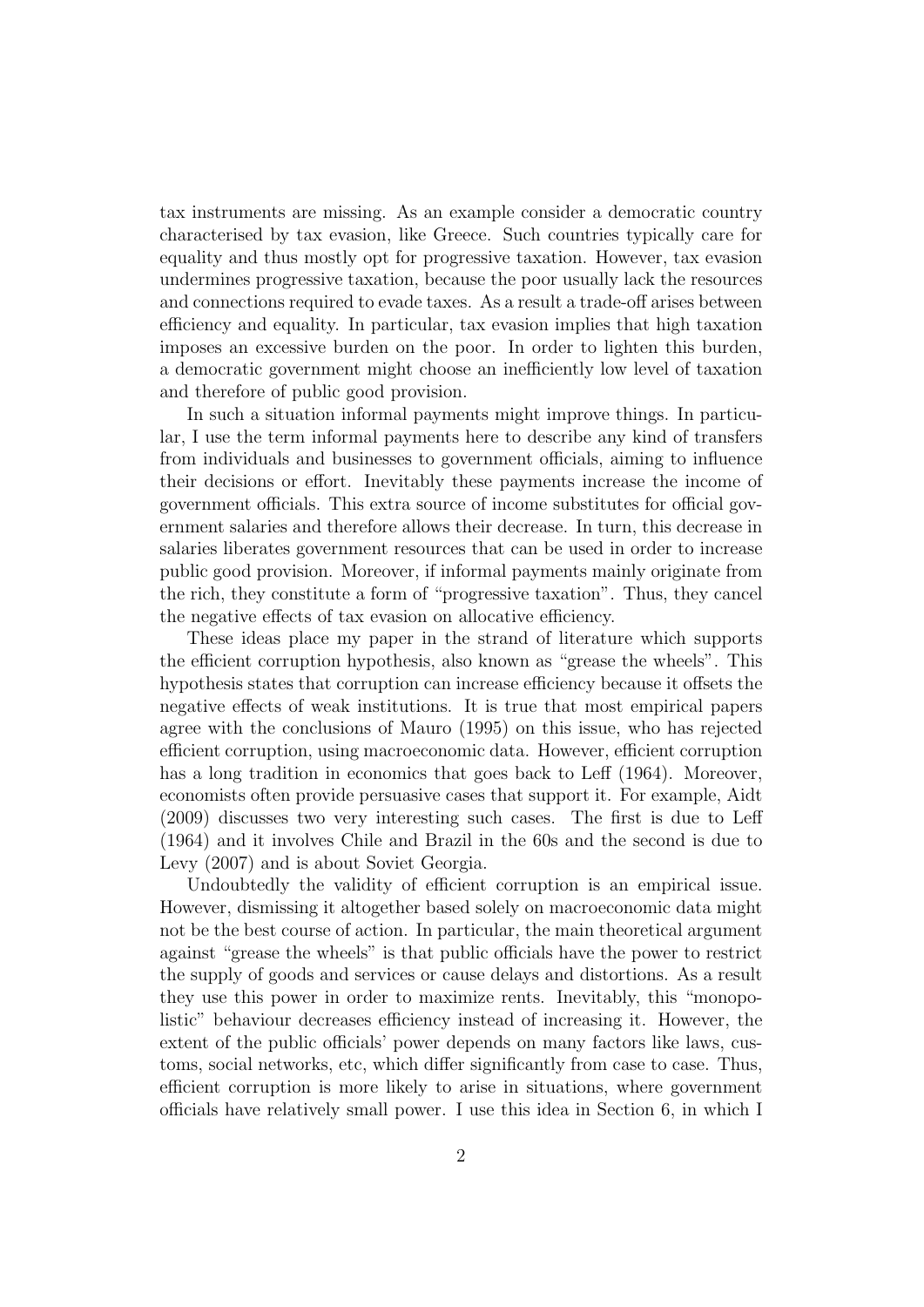consider the success of the Greek health system.

I discuss these issues with the help of a simple static model with two goods, one private and one public. This economy is populated by two types of agents: the governor who represents the public sector and the citizens who stand for the private sector. Each agent starts with a different endowment in the private good. Moreover, the governor taxes the citizens in order to provide the public good and award himself a salary. His decisions maximize a political objective function which increases with the utility of all agents. Regarding taxation, I assume a lump sum tax in order to model the lack of tax instruments. Without informal payments, this setting delivers an outcome which is not Pareto efficient. This result arises because the flat tax does not allow for the efficient allocation of the tax burden across citizens.

Informal payments in this model aim to affect the choice of taxes and public good by the governor. They are paid by the citizens and increase the salary of the governor. I model this interaction between citizens and governor as a common agency and solve for truthful equilibria. This approach follows the seminal work of Bernheim and Whinston (1986) and Dixit et al. (1997). I find that introducing informal payments increases allocative efficiency because they substitute for the missing tax instruments.

The literature on efficient corruption is extensive. However, here I would like to mention Maniadis (2009) who also discusses a case from Greece and Aldt and Hwang (2008) who use similar methods to this paper. Moreover, there is a significant number of very good reviews of the issue, like Bardhan (1997), Aidt (2003) and Svensson (2005).

The rest of the paper is organized as follows. Section 2 contains the model and a benchmark case. Section 3 considers the economy without informal payments, while section 4 presents the case with informal payments. Section 5 discusses the main results and section 6 examines the role of informal payments in Greek hospitals. Finally section 7 concludes.

## 2 Setting

### 2.1 Model

I consider a static economy with two goods, one private and one public. This economy is populated by  $n + 1$  individuals: n citizens  $(i = 1, 2, ..., n)$  and the governor  $(i = 0)$ . Citizens can be interpreted as individual tax payers or as special interest groups. Similarly the governor can be thought as a monarch or as an entity representing the entire public sector (policy makers and government employees). From now on, when I refer to individuals I will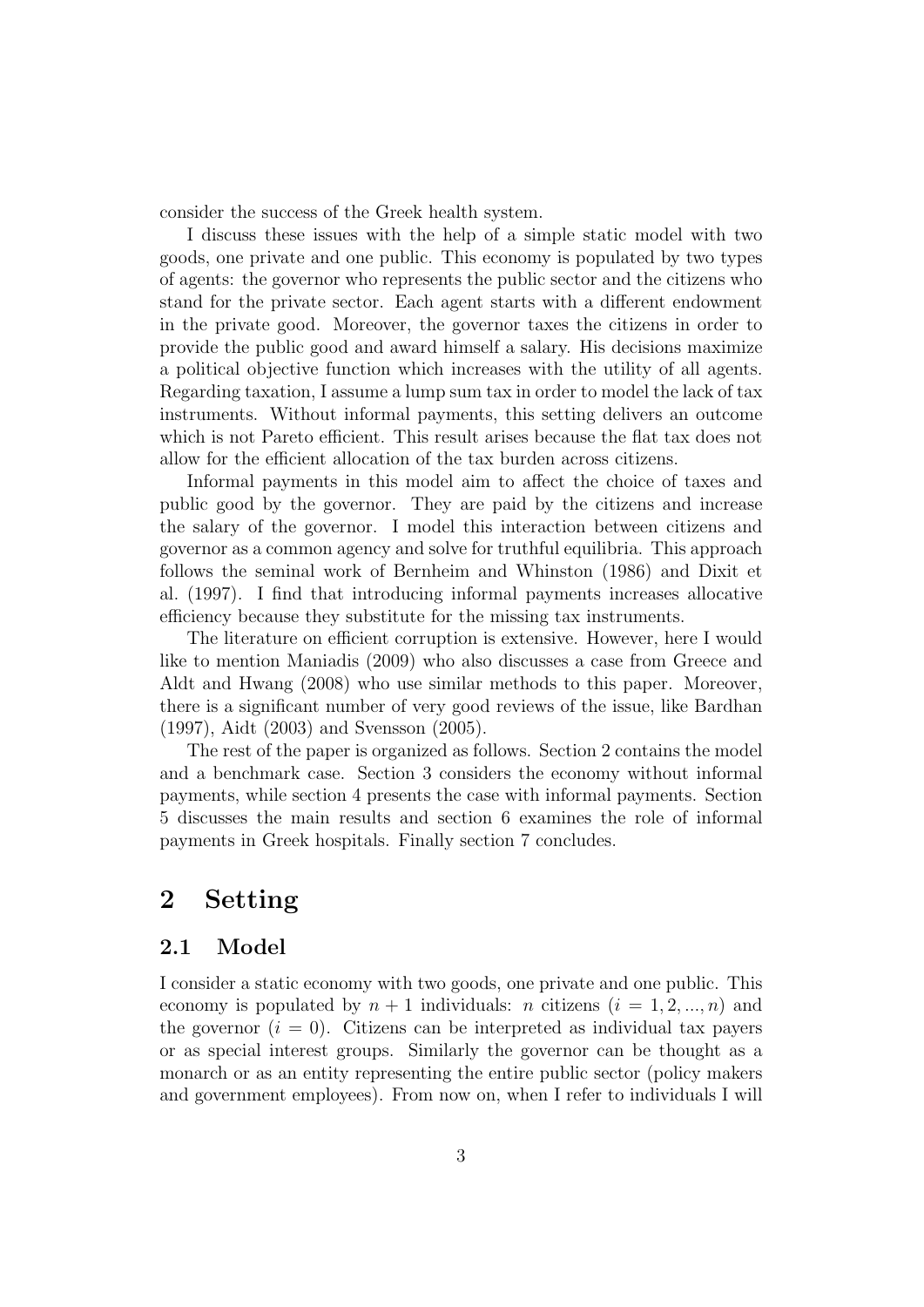mean both the governor and the citizens.

All individuals share the same utility function. In particular, the utility of individual i,  $(i = 0, 1, 2, ..., n)$  is given by a function:

$$
U: R_+^2 \to R \quad \text{such that} \quad U_i = U(C_i, G)
$$

in which  $C_i \geq 0$  is the private good consumption and  $G \geq 0$  is public good provision. The function  $U(C_i, G)$  is increasing, at least twice differentiable and strictly quasi-concave with respect to both its elements. Moreover,  $\lim_{C_i \to 0}$ ∂U  $\frac{\partial U}{\partial C_i}$  = + $\infty$  and likewise for G.

All individuals have an exogenous endowment  $e_i \geq 0$  in private good. Moreover, without loss of generality, I assume for the citizens, that  $e_{i+1} \geq e_i$ for all  $i \geq 1$ .

Citizens and governor differ in their budget constraints. In particular, the budget constraint of citizen  $i$  is:

$$
e_i - t_i = C_i
$$

in which  $t_i$  is a tax or subsidy.

The governor though has a dual role. On the one hand he is an individual like the citizens. In this respect he has a private budget constraint which is:

$$
e_0+S-t_0=C_0
$$

In this equation  $S \geq 0$  stands for the salary paid to the governor in exchange for his services.

On the other hand the governor has an official capacity which is to choose policy. In this case taxes  $t_i$ , public good provision G and his salary S. In order to choose policy he maximizes the political objective function:

$$
F: R^{n+1} \to R \quad \text{such that} \quad F = F(U_0, U_1, \dots, U_n)
$$

subject to the public budget constraint:

$$
G + S = \sum_{0}^{n} t_i
$$

This budget constraint implies that the governor in his official capacity faces a balanced budget. Moreover, function  $F$  reflects the political considerations that the governor has to take into account when deciding. Indeed, in most societies individuals who have political power rarely make decisions based solely on their own interests. They also take into account other factors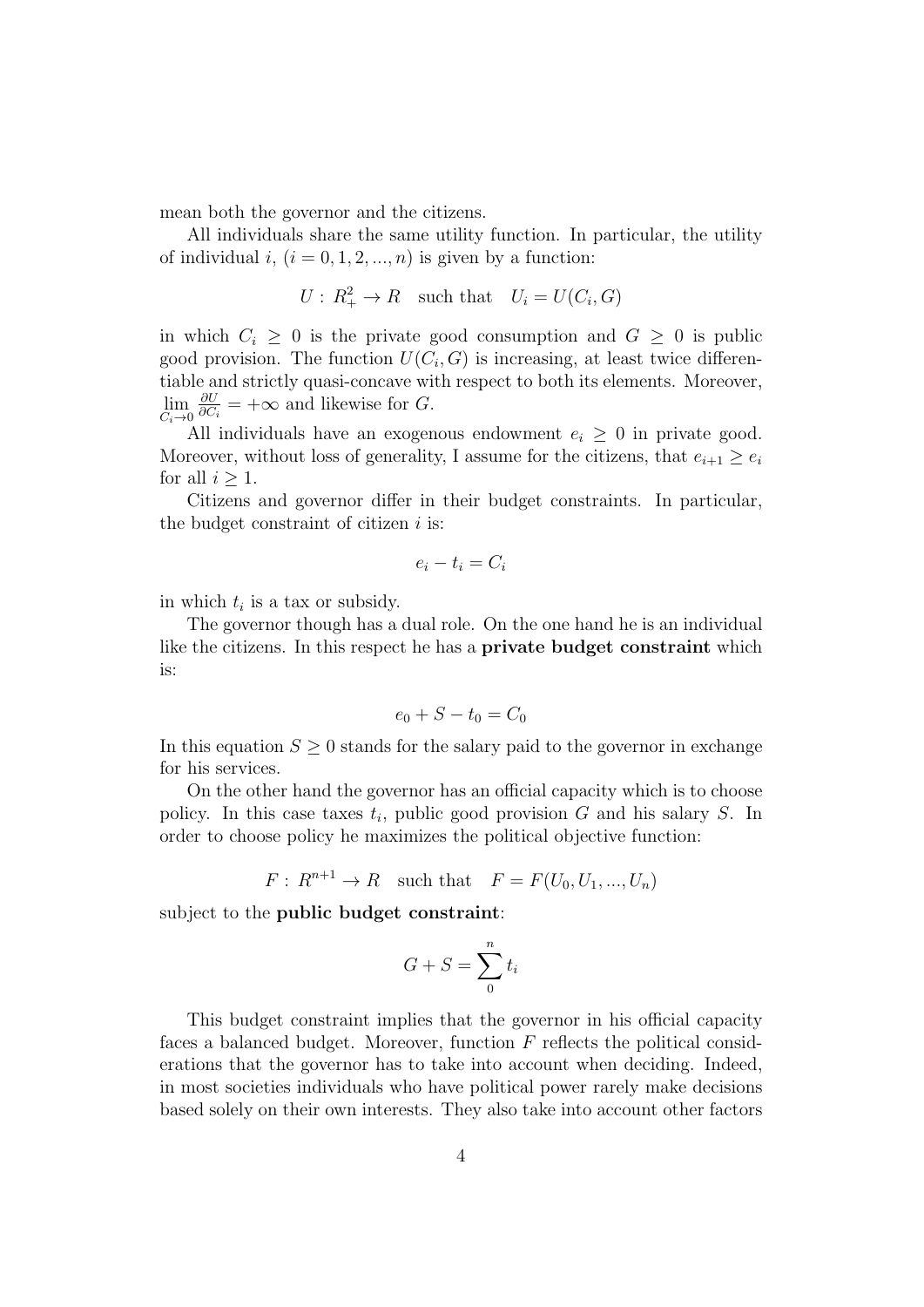like legal restrictions, re-election , the possibility of a revolution e.t.c. These issues are more important in democracies. Function  $F$  is strictly increasing, twice differentiable and quasi-concave with respect to all its elements. Henceforth, in order to avoid confusion, I will use the term governor's utility for  $U_0$  and governor's objective for  $F$ .

The efficiency of the allocation chosen by the governor depends on possible restrictions associated with taxation. Next, I address this issue.

## 2.2 Benchmark case: First best and individual taxation

2.2.1 First best

**Assumption 1.** *First best*  

$$
t_i \in [-\sum_{0}^{n} e_i, e_i]
$$
 and  $\sum_{0}^{n} t_i \le \sum_{0}^{n} e_i$ .

This assumption states that the governor can rearrange endowments among all individuals without restrictions. Thus, since  $F$  is increasing in all its elements the governor selects an allocation which can not be Pareto improved (first best). In particular the governor's problem in this case is equivalent to the following:

$$
\max_{C_i, G} F(U(C_0, G), U(C_1, G), ..., U(C_n, G))
$$
  
s.t. 
$$
\sum_{0}^{n} C_i + G = \sum_{0}^{n} e_i
$$

Following the assumptions on  $F$  and  $U$ , this problem has an interior solution. The Lagrangian takes the form:

$$
L = \max_{C_i, G} F(U(C_0, G), U(C_1, G), ..., U(C_n, G)) + \lambda \left(\sum_{i=0}^{n} e_i - \sum_{i=0}^{n} C_i - G\right)
$$

The first order conditions for this problem are:

$$
\frac{\partial F}{\partial U_i} \frac{\partial U_i}{\partial C_i} - \lambda = 0
$$

$$
\sum_{i=0}^{n} \frac{\partial F}{\partial U_i} \frac{\partial U_i}{\partial G} - \lambda = 0
$$

Combining the equations above yields:

$$
\sum_{0}^{n} \frac{\frac{\partial U_i}{\partial G}}{\frac{\partial U_i}{\partial C_i}} = 1
$$
\n(1)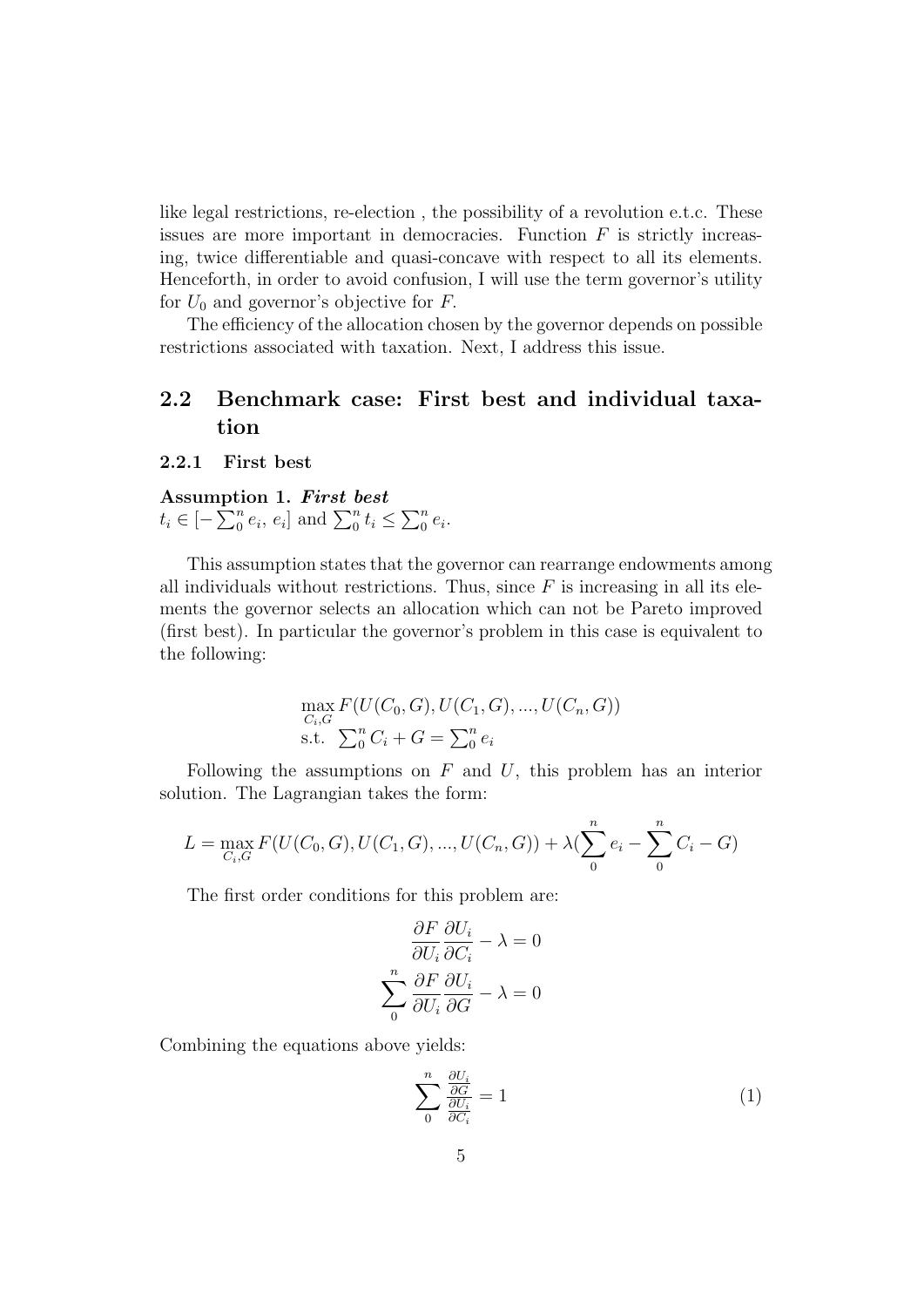which is Samuelson's condition for efficiency in the presence of public goods. This condition states that the sum of the marginal rates of substitution between private and public good across consumers equals the marginal rate of transformation between public and private good in production, which in this case is 1.

#### 2.2.2 Individual taxation

## Assumption 2. Individual taxation  $t_i \in [0, e_i].$

In this case the governor can't subsidize citizens. Thus, the governor's problem need not have an interior solution (i.e. it might be that  $t_i = 0$ for some  $i$ ). However, if the solution to the first best problem above yields  $t_i > 0$  for all i, the solution of the individual taxation problem yields the same allocation as the first best problem.

## 3 The economy without informal payments

The analysis so far indicates that allocative efficiency requires individual specific taxes/subsidies. Apparently, setting a different tax rate for each tax payer is practically impossible. Instead most countries opt for a system of progressive taxation which intends to capture the key aspects of individual specific taxation.

However, this policy fails in countries with excessive tax evasion. This is so because tax evasion is not neutral with respect to income. Specifically, the rich are usually more successful than the poor in avoiding taxes. For example, the rich can afford better tax lawyers or have access to international tax havens e.t.c.

As a result tax evasion removes tax instruments from governments and introduces in practice a regressive tax system. Here, I model this situation in the simplest possible manner. Specifically, I assume that the tax is lump sum.

Assumption 3. Lump sum tax  $t_i = t \in [0, e_1]$  for all i.

In this case the governor's problem is: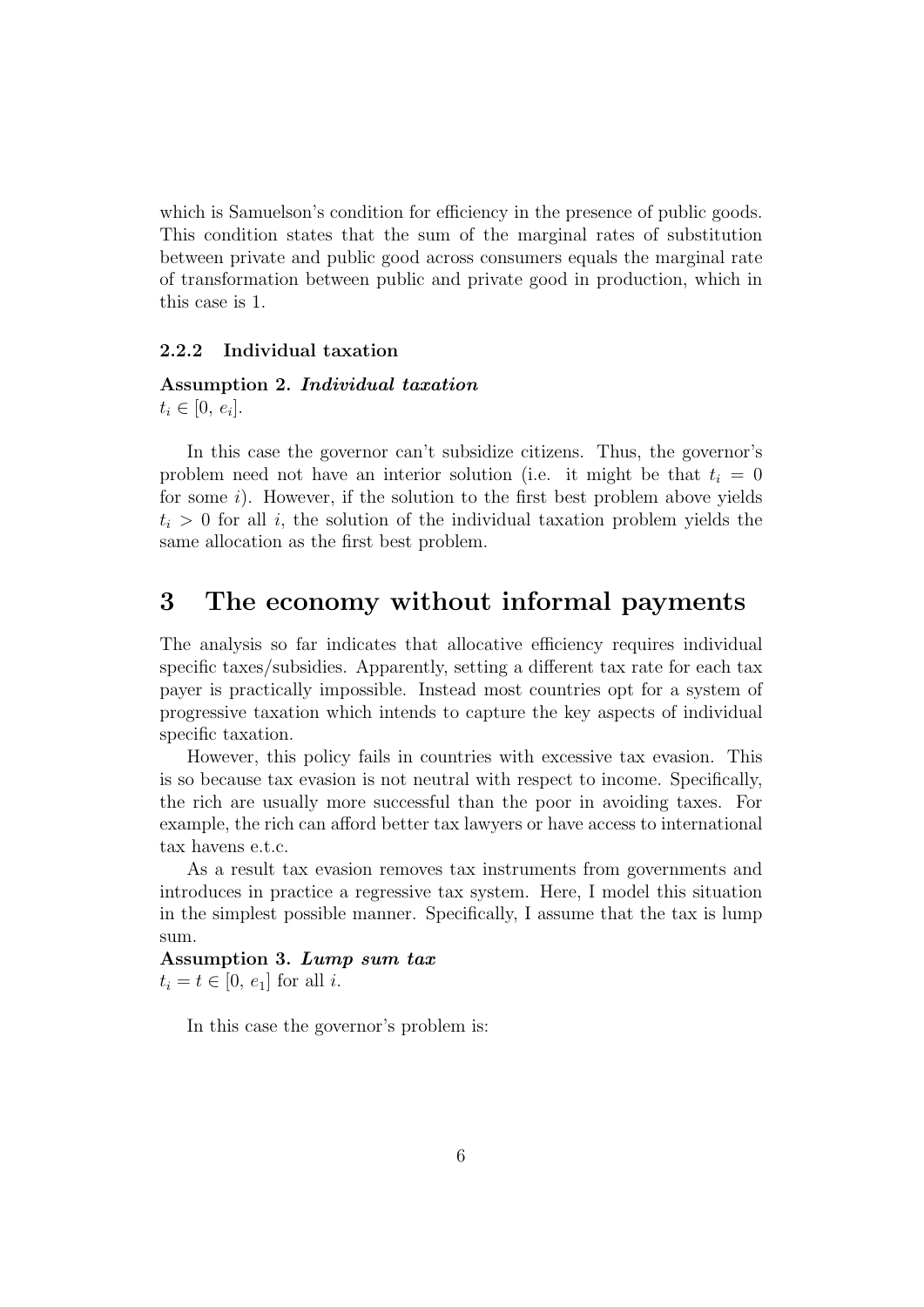$$
\max_{C_i, G, S, t} F(U(C_0, G), U(C_1, G), ..., U(C_n, G))
$$
  
s.t.  

$$
C_i + t = e_i \quad i = 1, 2..., n
$$
  

$$
C_0 + t = S + e_0
$$
  

$$
(n + 1)t = S + G
$$

Rearranging the constraints yields:

$$
\max_{C_i, G} F(U(C_0, G), U(C_1, G), ..., U(C_n, G))
$$
s.t.  

$$
C_i = e_i - \frac{C_0 - e_0 + G}{n} \quad i = 1, 2..., n
$$

This problem also has an interior solution. The Lagrangian takes the form:

$$
L = \max_{C_i, G} F(U(C_0, G), U(C_1, G), ..., U(C_n, G)) + \sum_{1}^{n} \lambda_i (e_i - \frac{C_0 - e_0 + G}{n} - C_i)
$$

The first order conditions with respect to  $C_0, C_i$  and G are:

$$
\frac{\partial F}{\partial U_0} \frac{\partial U_0}{\partial C_0} - \frac{1}{n} \sum_{1}^{n} \lambda_i = 0 \tag{2}
$$

$$
\frac{\partial F}{\partial U_i} \frac{\partial U_i}{\partial C_i} - \lambda_i = 0 \tag{3}
$$

$$
\sum_{0}^{n} \frac{\partial F}{\partial U_i} \frac{\partial U_i}{\partial G} - \frac{1}{n} \sum_{1}^{n} \lambda_i = 0 \tag{4}
$$

Combining the first order conditions yields:

$$
\frac{\frac{\partial U_0}{\partial G}}{\frac{\partial U_0}{\partial C_0}} \frac{1}{n} \sum_{1}^{n} \lambda_i + \sum_{1}^{n} \lambda_i \frac{\frac{\partial U_i}{\partial G}}{\frac{\partial U_i}{\partial C_i}} = \frac{1}{n} \sum_{1}^{n} \lambda_i
$$
\n(5)

This last equation becomes identical to the Samuelson condition for efficiency (eq. 1) only if the Lagrange multipliers are equal across citizens (i.e.  $\lambda_i = \lambda$  for all i). The Lagrange multiplier  $\lambda_i$  equals to the marginal increase of the governor's objective, due to an increase in the consumption of citizen  $i.$  In turn, this value depicts the cost of taxation imposed on citizen  $i.$  In an efficient equilibrium this cost should be equal across all citizens. If not, then there is a "better" way to allocate the last unit of tax. However, since the citizens have different endowments and face the same tax, their consumption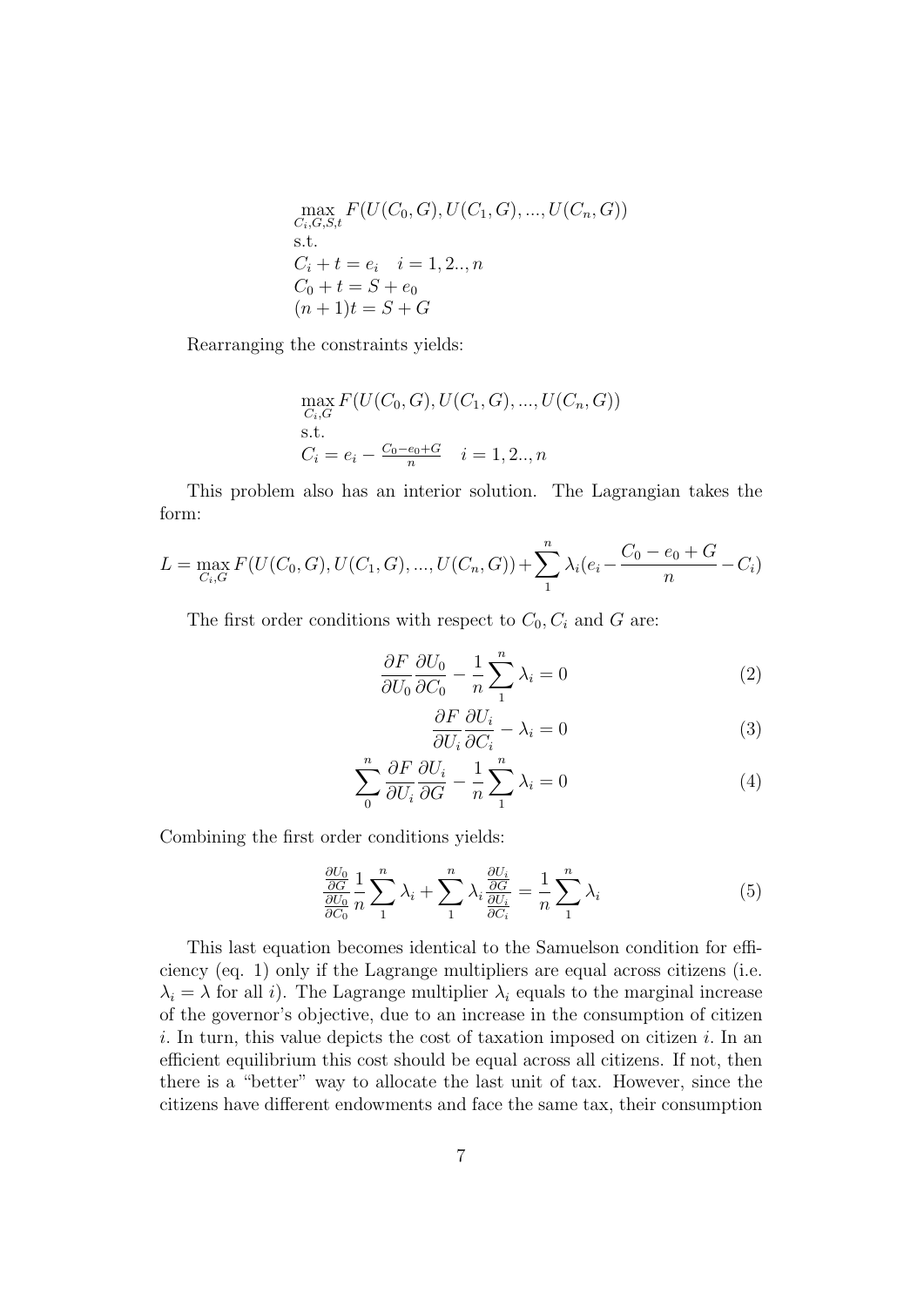levels differ. This observation implies that citizens typically have different marginal utility of consumption and thus, the cost of taxation is also different among citizens<sup>1</sup>. As a result an inefficient outcome arises.

Next I discuss why informal payments to government officials might improve things in such a case.

## 4 The economy with informal payments

In this section I introduce informal payments to the economy I discuss in section 3 above.

### 4.1 Overview

I use the term "informal payments" to describe any informal transfer of resources intended to affect the planning or delivery of government policy. Such payments might include campaign contributions to politicians, bribes, gifts or motivational payments to government officials etc.

In the context of the present setting, I model such transactions as a two stage game between the governor and the citizens. In stage 1 the citizens offer to the governor a payment function, which assigns a payment to any possible choice of policy. In this model, the choice of policy amounts to the choice of taxes and public good provision  $(t, G)$  or equivalently to the choice of salary and public good provision  $(S, G)$ . In stage 2 the governor chooses the policy and whether he wants to reject any of the corresponding payments either in part or in whole.

The governor might want to reject a payment, because he cares for the welfare of the citizens. Indeed, an increase in a payment by citizen  $i$  has two contradicting effects on the governor's objective F. On the one hand, it increases  $F$  through an increase in  $U_0$  and on the other hand, it decreases  $F$  through a decrease in  $U_i$ . Therefore, the governor might refuse a payment which exerts excessive burden to a citizen.

Let me now turn to the details of the model.

<sup>&</sup>lt;sup>1</sup>This argument is correct in general but in certain cases it does not apply. For example if  $F = \kappa U_0 + (1 - \kappa)(U_1 + U_2 + \dots + U_n)$  and  $U_i = C_i G^a$  then  $\lambda_i = (1 - \kappa)G^a$  for all i which implies that the solution to the problem with lack of policy instruments is efficient. The same is true if one models lack of policy instruments as proportional taxation and  $U_i = C_i^a G^b$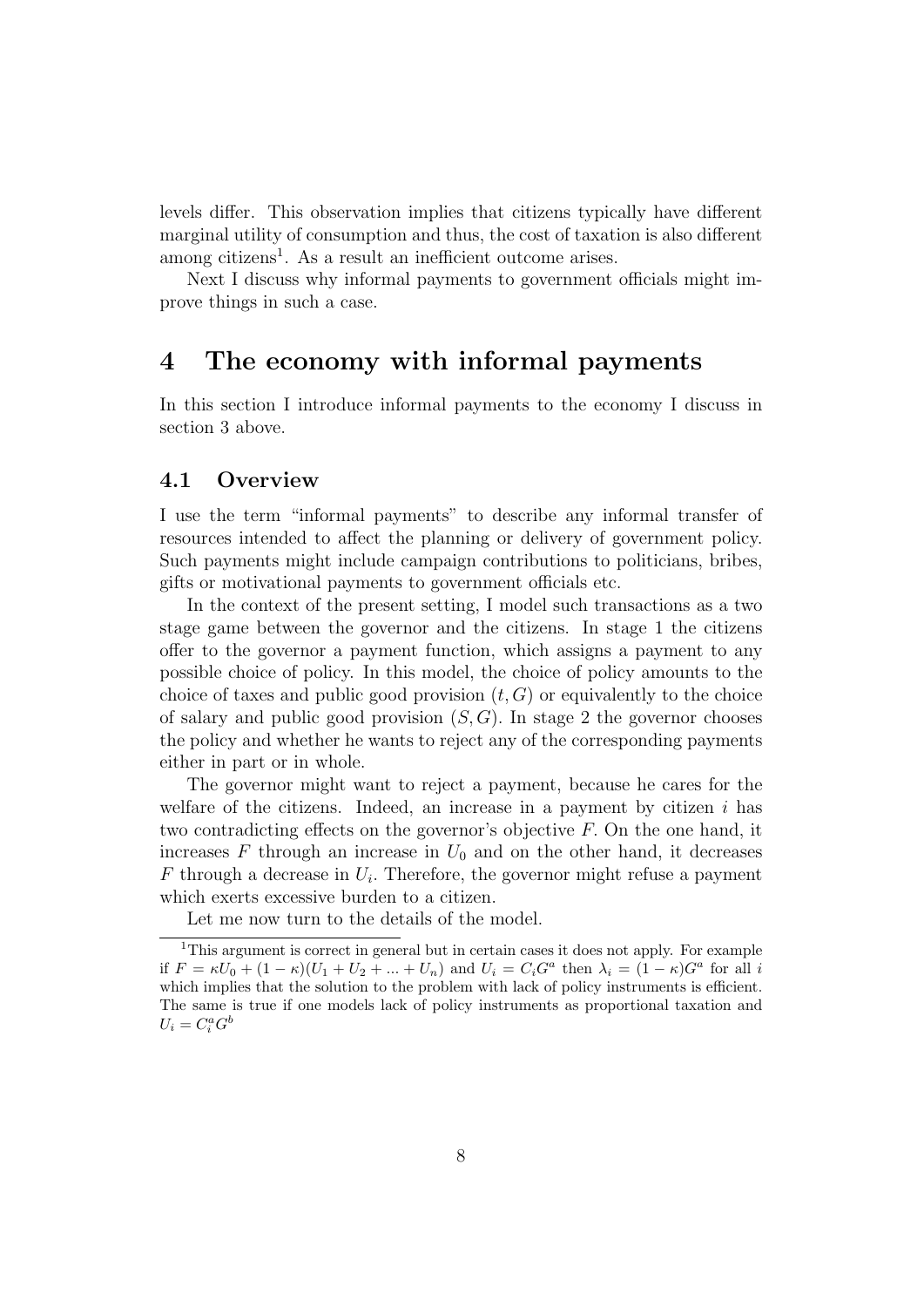### 4.2 Setting

#### Budget constraints

The introduction of informal payments alters the budget constraints of the citizens and the private budget constraint of the governor. In particular, the budget constraint of citizen i becomes:

$$
e_i - t - (b_i - r_i) = C_i \tag{6}
$$

In this constraint,  $b_i \in [0, e_i - t]$  is the informal payment to the governor<sup>2</sup> and  $r_i \in [0, b_i]$  is the part of the payment that is rejected by the governor. Henceforth, I use the symbol r to describe the vector  $(r_1, r_2, ..., r_n)$ .

In a similar manner, the private budget constraint of the governor becomes:

$$
e_0 + S - t + \sum_{1}^{n} (b_i - r_i) = C_0 \tag{7}
$$

#### Payment functions

The introduction of informal payments also changes the behaviour of the citizens who now choose a payment for every possible choice of policy by the governor.

In this respect, define the set  $A$  as the set of all policy choices that satisfy assumption 3. Formally,  $A = \{(S, G) \in R_+^2 : \frac{S+G}{n+1} < e_1\}$ . Then, each citizen chooses a function

$$
b_i: A \to [0, e_i] \quad \text{such that} \quad b_i = b_i(S, G)
$$

Henceforth, I will use the symbol  $b_i(\cdot)$  when I refer to this function, the symbol  $b(\cdot)$  when I refer to the vector  $(b_1(\cdot), b_2(\cdot), ..., b_n(\cdot))$  and the symbol  $b_{-i}(\cdot)$ in the usual manner.

#### Feasibility

The definition which follows introduces the concept of feasibility.

#### Definition. Feasibility:

a)  $(S, G)$  is feasible if  $(S, G) \in A$ .

**b**)  $b_i(\cdot)$  is feasible if  $b_i(S, G) \in [0, e_i - t]$  for all  $(S, G) \in A$ . Likewise,  $b(\cdot)$  is feasible if all  $b_i(\cdot)$  in it are feasible.

c) The triplet  $(b(\cdot), r, (S, G))$  is feasible if  $b(\cdot)$  and  $(S, G)$  are feasible and  $r_i \in [0, b_i(S, G)]$  for all i.

Next, I turn to the definition and characterization of equilibrium.

<sup>&</sup>lt;sup>2</sup>The symbol  $b$  comes from the word bribe. I have decided not to use the more suitable letter p for payments because of its association with prices.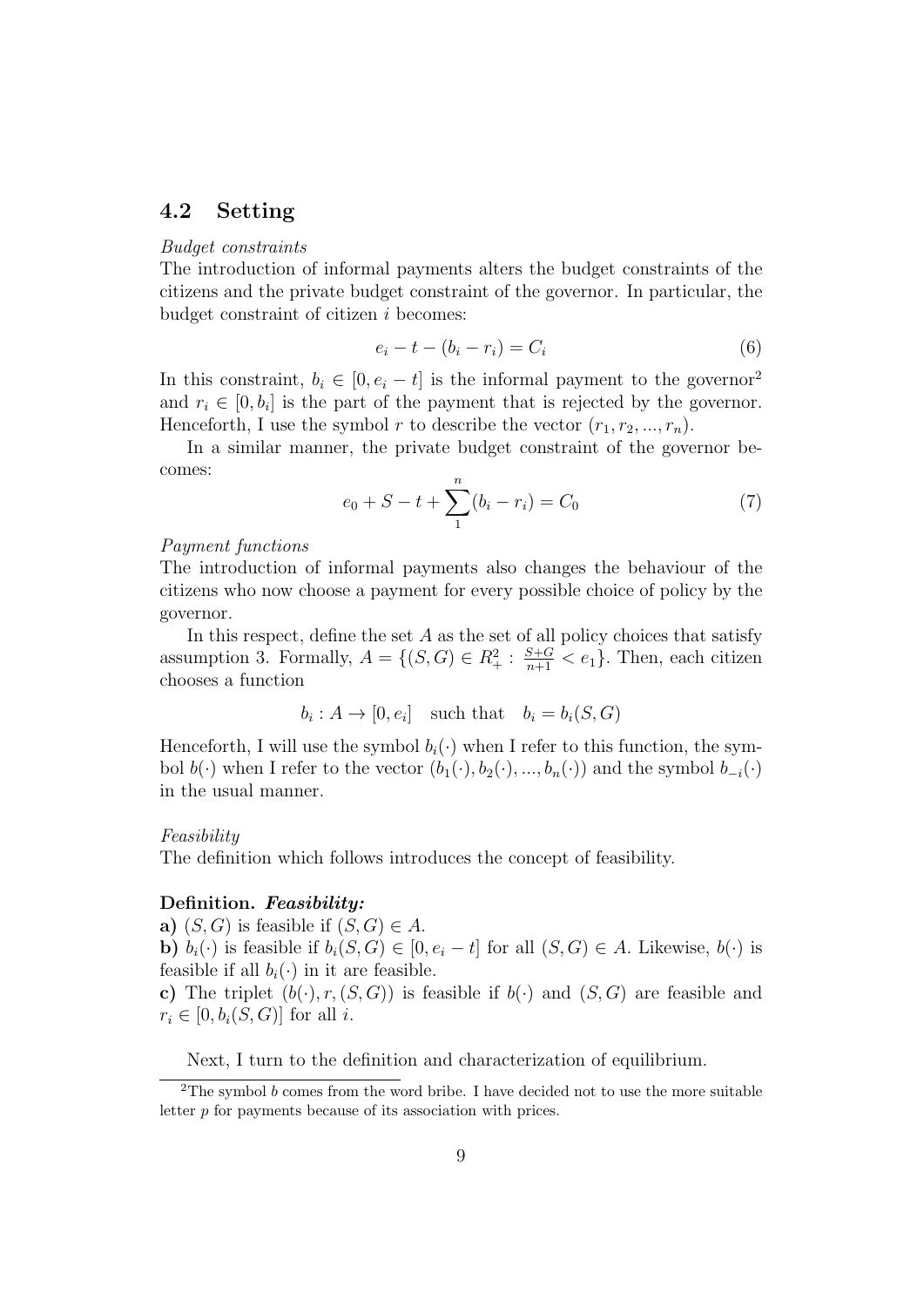### 4.3 Equilibrium and results

Before I continue with the definition of equilibrium, let me first define three functions that I will use later on. Specifically, I can substitute the individual budget constraints (equations 6 and 7) in the respective utility functions and define:

$$
U_i^*(S, G, b_i(S, G), r_i) = U(e_i - \frac{S + G}{n + 1} - (b_i(S, G) - r_i), G)
$$
  

$$
U_0^*(S, G, b(S, G), r) = U(e_0 + S + \sum_{1}^{n} (b_i(S, G) - r_i), G)
$$
  

$$
F^*(S, G, b(S, G), r) = F(U_0^*, U_1^*, ..., U_n^*)
$$

The game in this section belongs in the family of common agency games or menu auctions. The definition of equilibrium which follows is typical in such games.

#### Definition. Equilibrium:

A feasible triplet  $(b^o(\cdot), r^o, (S^o, G^o))$  is an equilibrium if: **a**)  $(S^o, G^o, r^o) \in arg \max_{S, G, r} F^*(S, G, b^o(S, G), r)$  and **b**) There does not exist a feasible triplet  $((b_i^*(\cdot), b_{-i}^o(\cdot)), r^*, (S^*, G^*))$  such that  $(S^*, G^*, r^*) \in arg \max_{S, G, r} F^*(S, G, b_i^*(S, G), b_{-i}^o(S, G), r)$  and  $U_i^*(S^*, G^*, b_i^*(S^*, G^*, r_i^*, r_i^*)$  $U_i^*(S^o, G^o, b_i^o(S^o, G^o), r_i^o).$ 

This definition extends the idea of subgame perfect Nash equilibria to common agency games. It states two things. First, that the governor chooses the policy which maximizes his objective, given the payment functions of the citizens. Second, each citizen chooses the payment function which maximizes his utility, given the payment functions of the other citizens and the optimizing behaviour of the governor.

Usually there are many equilibria in common agency games because of the freedom in choosing off equilibrium payments. Here, I follow Bernheim and Whinston (1986) and Dixit et al. (1997) and consider equilibria in truthful strategies. The following definitions describe truthful strategies and truthful equilibria in the context of my model.

Let  $\bar{u}_i \in R$  and set  $\bar{u}_i = U(e_i - \frac{S+G}{n+1} - b_i, G)$ . Consider this last expression as an equation with respect to  $b_i$ . Because the utility function is continuous and strictly monotonous with respect to consumption, it follows that this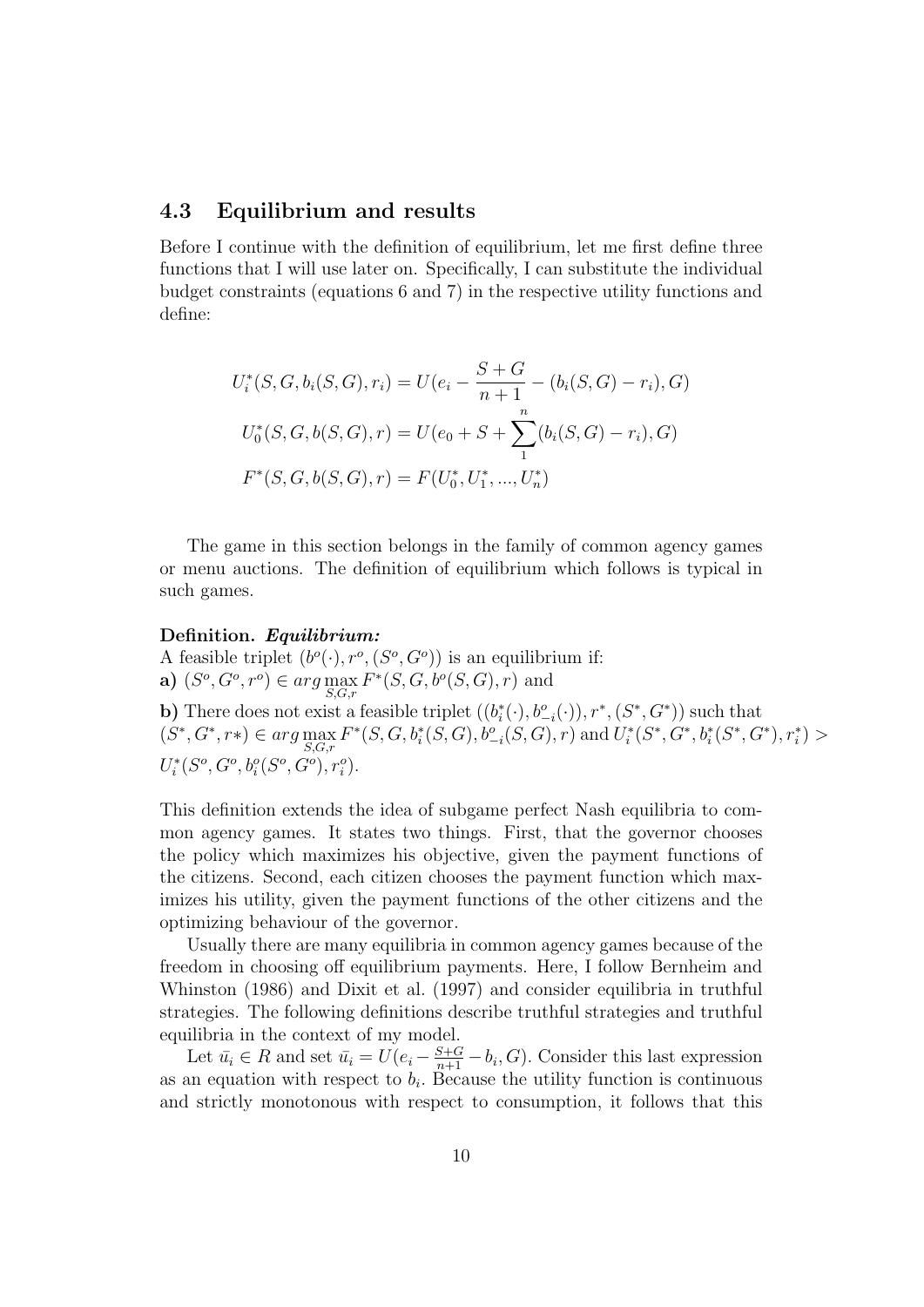equation always has a unique solution. For given  $\bar{u}_i$  and  $e_i$ , this solution is a function of S and G. Define this solution as  $\Phi(S, G; \bar{u}_i, e_i)$ .

#### Definition. Truthful strategy:

A feasible payment function  $b_i^T(S, G)$  is truthful relative to the constant  $\bar{u}_i$ , if:

$$
b_i^T(S, G) = \begin{cases} \Phi(S, G; \bar{u}_i, e_i) & \text{if } \Phi(S, G; \bar{u}_i, e_i) \ge 0 \\ 0 & \text{if } \Phi(S, G; \bar{u}_i, e_i) < 0 \end{cases}
$$

This definition implies that when positive, truthful payments reflect exactly the shifts in the utility of citizens caused by a change in policy.

#### Definition. Truthful equilibrium:

A truthful equilibrium is an equilibrium in which all payment functions are truthful relative to the equilibrium utility of each citizen.

Truthful equilibria are relatively easy to solve for, since they reduce the functional problem of finding the equilibrium payment functions to a much easier problem of finding a set of constants  $(\bar{u}_i)$ . Moreover, there is no cost in concentrating only in these equilibria. This is so, because for every set of payment functions chosen by the other citizens, there is always a truthful payment function which maximizes the utility of citizen  $i^3$ .

Let me now proceed to the main result of the paper.

#### Proposition 1. Results:

In any truthful equilibrium of the model with informal payments the following hold:

a) The objective of the governor takes a value which is greater or equal to the case without informal payments.

b) There does not exist a set of informal payments to the governor and a choice of policy which satisfies the public budget constraint, that Pareto improve the allocation implemented by the equilibrium.

c) If in the equilibrium  $b_i > 0$  and  $r_i = 0$  for all i, the resulting allocation satisfies Samuelson's condition for efficiency (equation 1) and is therefore, first best.

Proof:

<sup>3</sup>Dixit et al. (1997) made this point for a governor's objective which is strictly increasing in payments by citizens. Boultzis (2015) extends this result to a setting which allows for rejections of payments.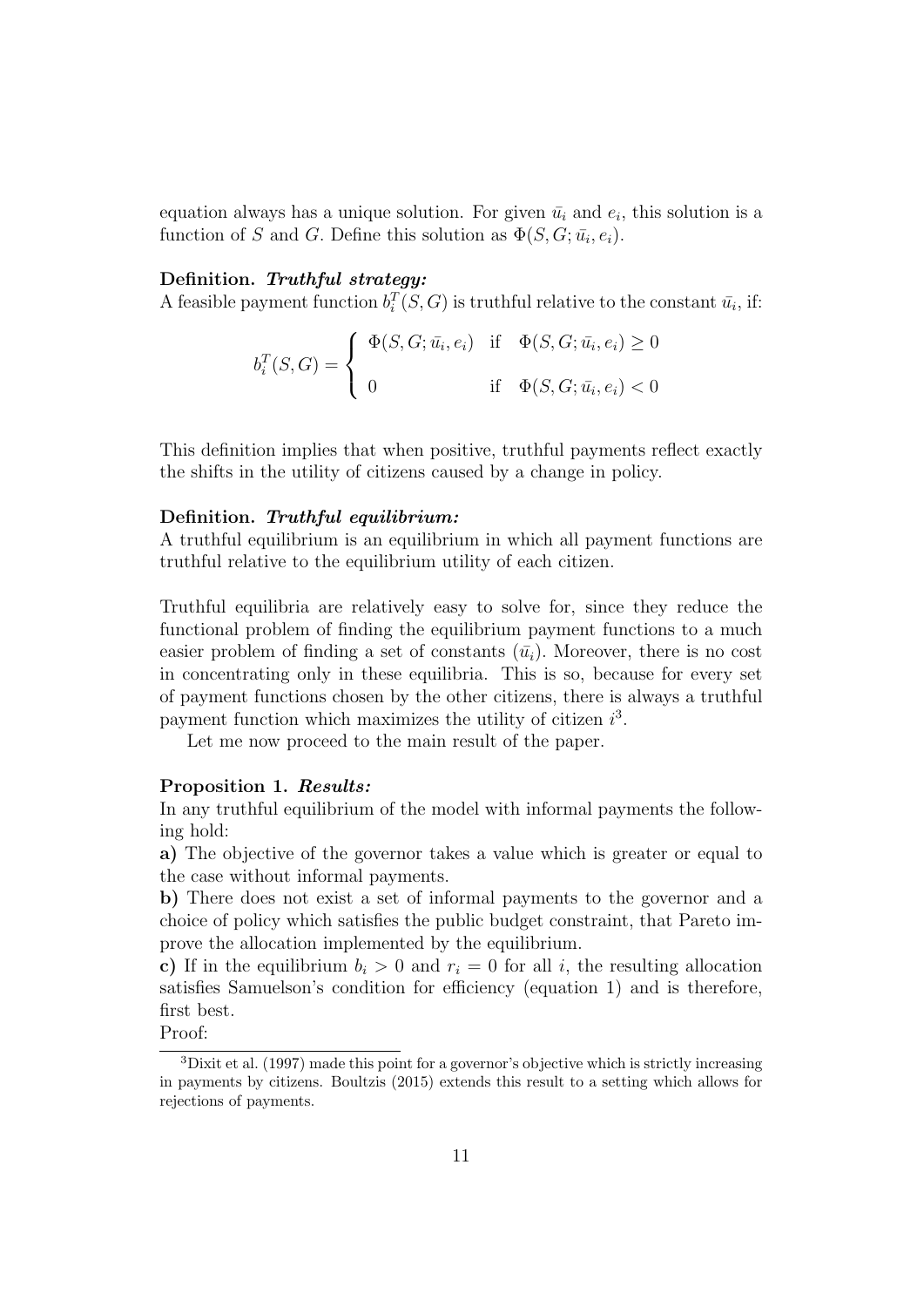a) If not the governor can reject all payments. In this case his problem becomes identical to the case without informal payments.

b) It follows directly from proposition 2 in Boultzis (2015).

c) See Appendix A.1.

Part (a) of this proposition states that the value of the governor's objective increases with the introduction of informal payments. Thus, to the extent the the governor's objective reflects social preferences, informal payments might be socially desirable. Part (b) states that there does not exist a policy and a set of payments from the citizens to the governor that can Pareto improve the equilibrium allocation. This observation also includes zero payments, as is the case in the economy of section 3. Thus, the introduction of informal payments extends the utility possibility set of the economy without informal payments and implements an allocation on the efficient frontier of the new extended set. Finally, part (c) states that if the equilibrium is interior and the governor does not reject any payments the outcome is first best. The numerical example in 4.4 below depicts such a case.

Overall, the proposition above makes a simple point. In the absence of informal payments the governor lacks tax instruments. Thus, the allocation of resources is inefficient. However, informal payments substitute, at least in part, for the missing instruments and thus, they increase allocative efficiency.

Still, in this general model, it is not possible to determine whether the introduction of informal payments increases or decreases public good provision. Likewise it is difficult to identify the set of individuals who gain from such a change. These outcomes crucially depend on the distribution of endowments and the governor's objective F.

Next, I provide a specific example with relatively small inequality in endowments and a governor who cares equally for all citizens. This example yields an outcome which further elaborates the benefits of informal payments.

### 4.4 Numerical example

Consider an economy with two citizens. Also let  $U_i = C_i^a G^{(1-a)}$  and  $F =$  $U_0 + \kappa \sum_{1}^{n} U_i$ . This governor's objective implies that all citizens have the same political influence. Moreover, under these assumptions there is a unique level of public good provision in every first best allocation. In particular, Samuelson's condition for efficiency (equation 1) in this case implies  $G =$  $(1 - a) \sum_{0}^{n} e_i$ .

In order to proceed with a numerical example, I set  $a = 0.5$ ,  $\kappa = 1$ ,  $e_1 =$  $0, e_2 = 0.45$  and  $e_3 = 0.55$ . For this values the first best supply of public good is  $G = 0.5$ .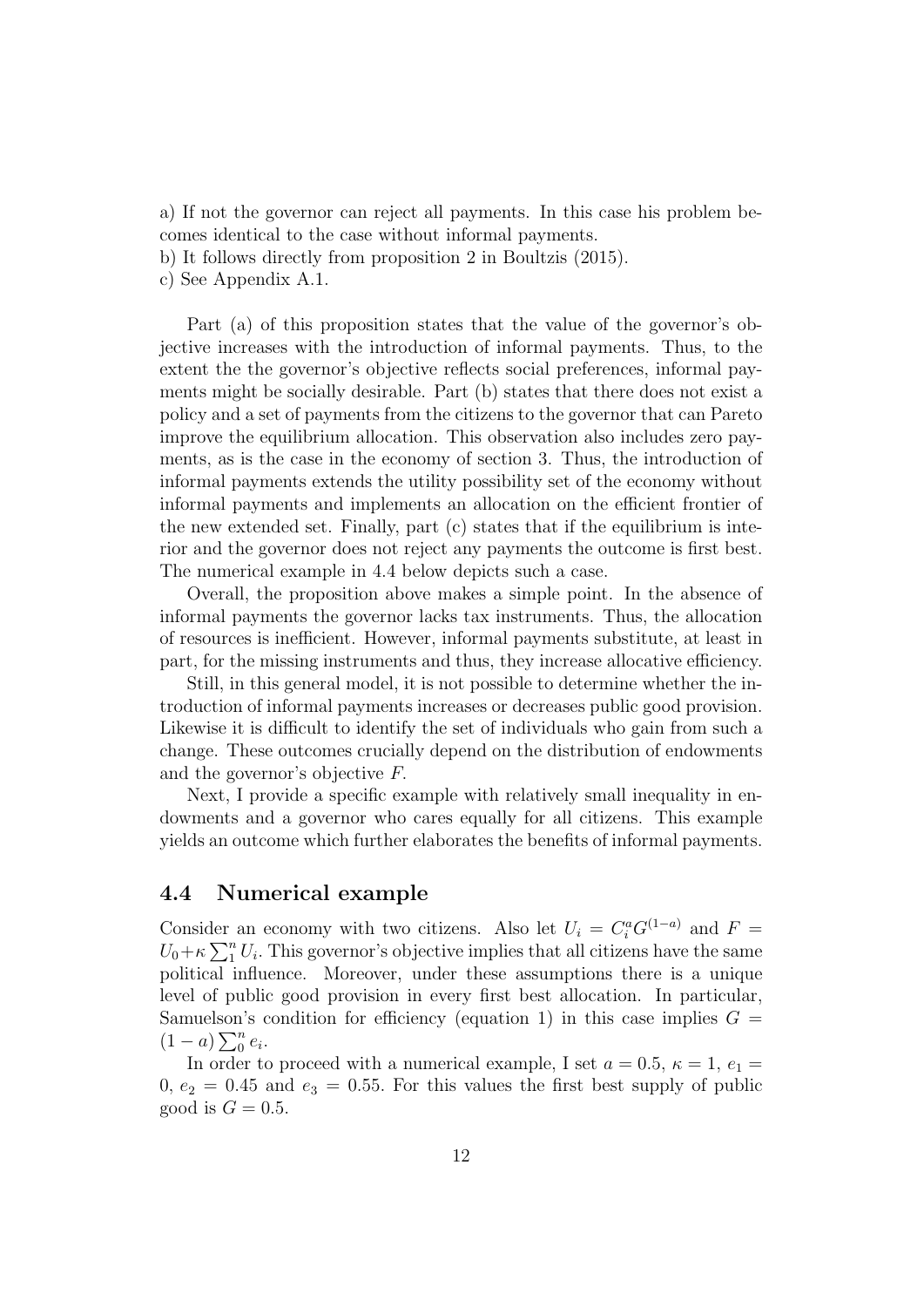I solve for the case without informal payments using the respective first order conditions (equations 2-4) and for the case with informal payments using proposition 3 in Dixit et al. (1997) appropriately adapted for this setting. I provide all relevant details in appendix A.2. Table 1 below reports the outcome of this numerical exercise. The case without informal payments appears in the first line of the table (NB in the regime column) and the case with informal payments in the second line (B in the regime column).

| Regime |        | G      | F      | $U_1$  | $U_2$  |
|--------|--------|--------|--------|--------|--------|
|        |        |        |        |        |        |
| NB     | 0.3271 | 0.4926 | 0.8596 | 0.2460 | 0.3313 |
| В      | 0.3130 | 0.5000 | 0.8596 | 0.2617 | 0.3362 |

TABLE 1 Numerical example

The governor's objective implies that he likes equality among citizens. Thus, he is inclined to tax the rich citizen 2 heavier than the poor citizen 1. In the case without informal payments though, this action is not possible, due to the lump sum tax. Thus, the governor collects less taxes than he would in his first best policy. Otherwise, the additional tax would impose an excessive burden to the poor citizen. As a result, public good provision in the case without informal payments is inefficiently small  $(G = 0.4926)$ .

However, informal payments can solve this problem. Specifically, in such a case the governor can substitute his official salary with the informal payments from the rich. In turn, this fact allows the governor to increase public good provision without increasing taxes. Thus, informal payments finance public good provision and therefore, can increase the utility of both citizens rich and poor. Indeed, table 1 indicates that introducing informal payments decreases taxes from 0.3271 to 0.3130, increases public good provision from 0.4926 to 0.5 and the utility of both citizens from 0.2460 and 0.3313 to 0.2617 and 0.3362 respectively<sup>4</sup>.

In Section 6 I consider the role of this mechanism in the success of the Greek Health System.

Next, I discuss my main assumptions and their effects on the results of my model.

<sup>&</sup>lt;sup>4</sup>The first best outcome in the case with informal payments  $(G = 0.5)$  is in accordance with part (c) of proposition 1. In this particular case, the relatively small inequality in endowments guarantees that both  $b_i$  are positive while  $e_0 = 0$  guarantees that  $r_i = 0$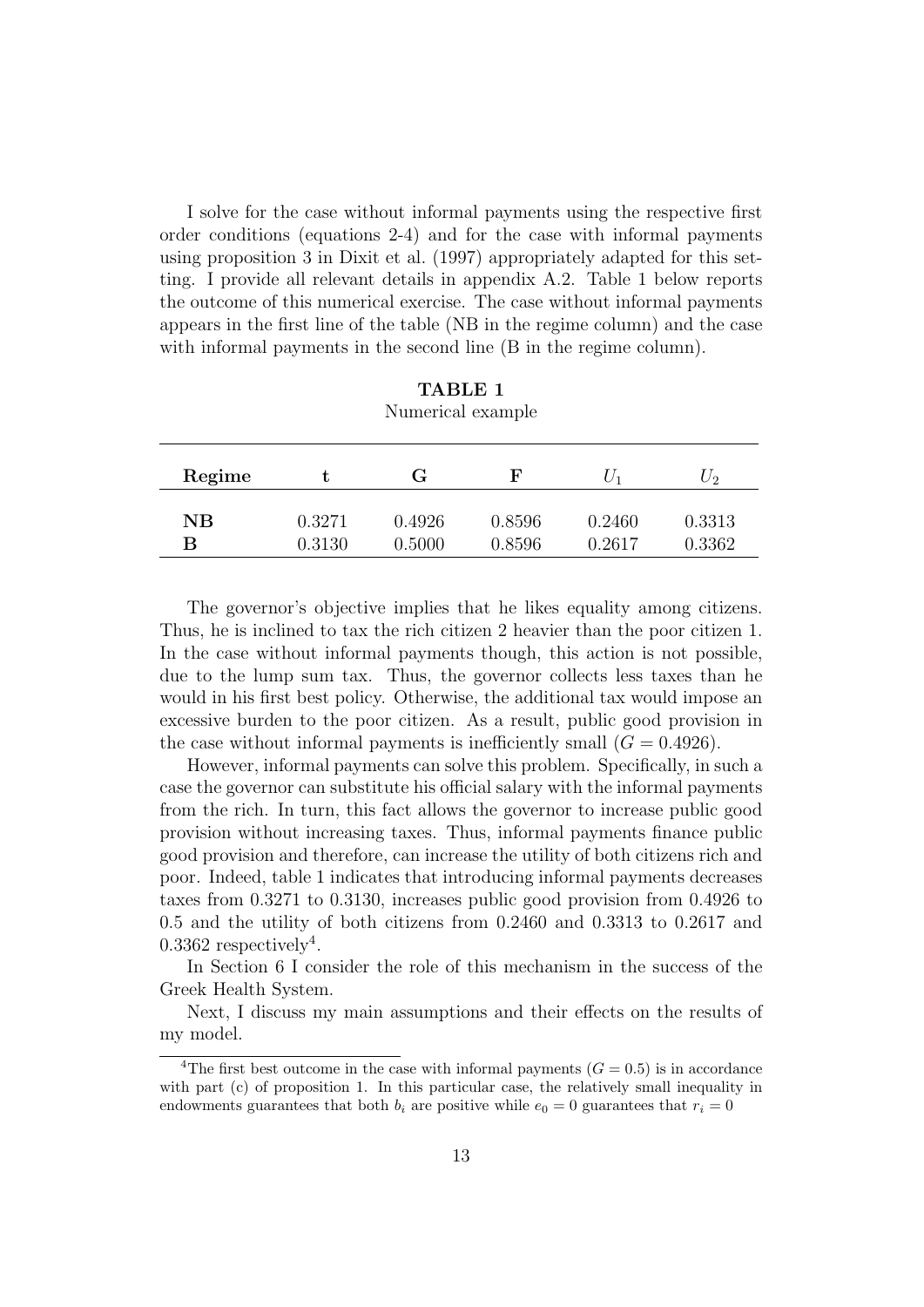## 5 Discussion

The main result of this paper is that informal payments can increase efficiency in an economy which lacks tax instruments. This result does not depend on the use of truthful equilibria or the common agency model. To see this consider the numerical example above with bargaining instead of common agency<sup>5</sup>. In particular, assume that bilateral bargaining between the governor and the rich individual determines policy and informal payments. In such a case, the two bargaining parties can mutually benefit from an increase in public good in exchange for an informal payment.

Therefore, in a bargaining equilibrium, public good and the values of F,  $U_2$  and possibly  $U_1$  increase. Thus, even with bargaining, informal payments increase efficiency. However, the distribution of welfare in such a case might differ from that in Table 1, or the first best outcome might not arise.

However, the assumption that citizens offer informal payments in order to affect the provision of a public good is more important. In this respect, the main theoretical objection to efficient corruption is that public officials exert monopoly power. In particular, the argument is that these officials ration the quantity of the good they control so as to maximize their rents. However, this strategy does not work in the case of a public good, since if a paying citizen gets the public good, everybody else also gets it.

Still, this last observation generates doubts regarding the applicability of my model, since many goods provided by governments are not pure public goods. For example, think of a patient bribing a doctor in order to jump queue in a hospital. It is hard to see how such an action can improve the welfare of the other patients, as implied by my model<sup>6</sup>.

Apparently in such cases my model fails. However, in this regard, I would like to raise two points. First, the production or consumption of most goods provided by the government usually creates some sort of positive externality. Otherwise the government would not have a reason to supply them. Second, in certain cases formal or informal institutions might strip government officials from their monopoly power.

For example, think that the only option open to the corrupt doctor above, in order to collect the bribe, is to create an extra slot for treating the paying patient, e.g., by increasing his effort. In this case, the welfare of the paying customer and the doctor increase. Moreover, if the skills of the doctor

<sup>5</sup>For a similar approach see Felli and Merlo (2006) who use bilateral bargaining in a model with payments to officials

 ${}^{6}$ Lui (1985) argues that in such cases efficiency increases as well, because a rare hospital bed is awarded to the individual with the greatest willingness to pay. However, the point I make here is different.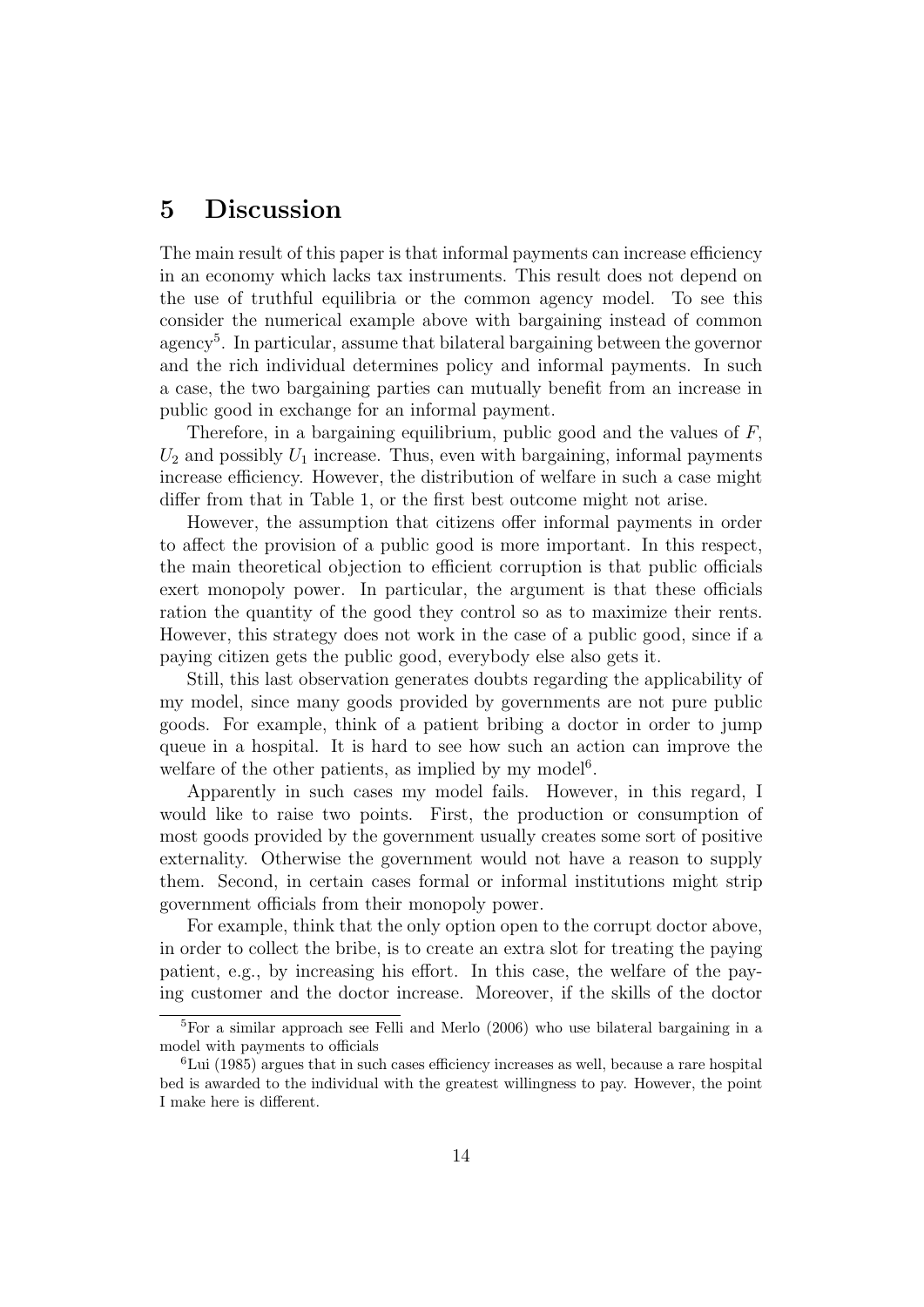increase with each patient he treats, the welfare of the average patient also increases.

In the next section I consider the Greek Health System as an example of an organization in which these ideas apply.

## 6 Example: Informal payments in Greek hospitals

In 1983 the center-left government of Greece launched a major health reform. This reform aimed to provide universal health coverage of the population, through a national health system financed by general taxation. Although this reform did not fully achieve its targets, it led to a significant improvement in most healthcare quality indices (life expectancy, child mortality etc.). Moreover, this success came at a relatively small cost, indicating a high efficiency of the Greek health system. Indeed, in 2000 the World Health Organization published an evaluation of the efficiency of health provision around the world. In this evaluation Greece ranked fourteenth among 191 countries<sup>7</sup>. This success is hard to explain, given the level of tax evasion, corruption and low government effectiveness which characterise Greece<sup>8</sup>.

However, here I attempt to provide a possible explanation for this puzzling development, based on the ideas of my model. This explanation exploits informal payments to government hospital doctors. Specifically, in Greece there is a small number of private hospitals, which mostly care for the rich and have a small overall effect on the health indices of the population. On the contrary, the vast majority of the population is treated in government hospitals. In these hospitals informal payments to doctors are very widespread. In particular, about one third of hospital patients in Greece use informal payments in order to obtain a better quality of care<sup>9</sup>. Moreover, according to Nikolentzos and Mays (2016) these payments on average make up 25% of the total income of doctors.

These informal payments benefit public health in two ways. First, they partially finance the Greek health system by complementing the relatively

 $7$ see Tandon et al.  $(2000)$ 

<sup>8</sup>Vellutini et al. (2019) states that Greece ranks 5th among the 28 EU members in international tax evasion, while Artavanis et al. (2016) show that self-employed in Greece hide  $43\%$  of their earnings from the tax authorities. Moreover, Greece ranks 23rd in the corruption perception index of Transparency International and 26th in the government effectiveness index of the word bank among the 28 EU members

<sup>9</sup> see Siskou et al. (2008), Liaropoulos et al. (2008) and Souliotis et al. (2016).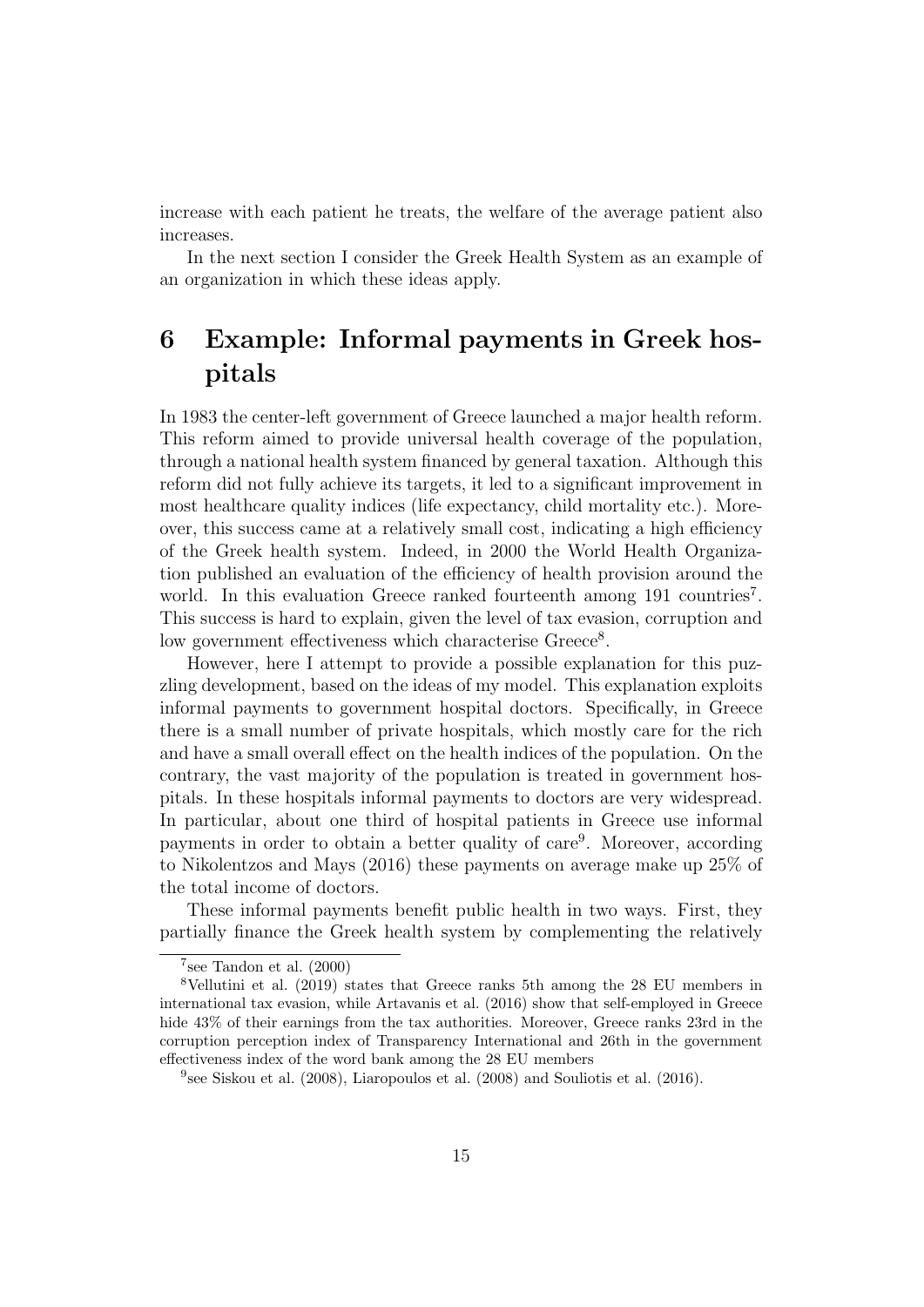low salaries of government doctors<sup>10</sup>. This informal income is critical for the adequate staffing of the health system since physicians are internationally scarce. For example, according to Ifanti et al. (2014) the number of doctors emigrating from Greece increased by about 5 times between 2007 and 2012, following a 40% decrease in government hospitals' salaries due to the economic crisis of 2008-12. Apparently, providing the required resources through the government budget might be quite costly, due to the substandard tax collecting system and the inefficient methods of public administration in Greece.

Second, informal payments provide incentives to doctors, who have the motive to increase their effort in order to make a name for themselves and collect more informal payments in the future<sup>11</sup>. Such incentives are very important for the efficiency of health systems in general, as argued by Wranik (2012), but especially so in Greece, which lacks formal mechanisms monitoring effort in the health sector<sup>12</sup>. For example Economou et al.  $(2010)$ find that hospital productivity in Greece compares very well with that of the OECD countries and attribute this fact to advances in clinical practice. This finding indicates well motivated doctors and thus, provides an example of how informal payments might increase the quality of healthcare.

Nevertheless, empirical research from third world and former communist countries indicates that informal payments have adverse effects on the health of the population<sup>13</sup>. In this regard, the relevant literature provides two possible explanations<sup>14</sup>. The first explanation is that informal payments can lead to substandard service or even denial of treatment for the poor. If this practice is extensive, it eventually affects public health. The second explanation is that doctors themselves create shortages, delays and other distortions in order to extract more money from patients. In turn, these distortions deteriorate the quality of treatment and eventually the health of the population.

However, there is no evidence that doctors in Greece try to increase their earnings through artificial shortages and barriers for patients. Moreover, the quality of public health in the country indicates that if such practices exist, they are limited. A possible reason for this "benevolent" behaviour by doctors is the structure of the health system in Greece, which promotes competition between medical specialists. In particular, there are two characteristics of the Greek health system which foster competition. The first

<sup>11</sup>see García-Prado and Gonzalez  $(2007)$ 

 $10$ For the low salaries of government doctors see Economou et al. (2010)

<sup>&</sup>lt;sup>12</sup>see Mossialos et al. (2005a), Economou et al. (2010) and Nikolentzos and Mays (2016)  $13$ see Gupta et al. and Schaaf and Topp (2019)

<sup>&</sup>lt;sup>14</sup>For a review of theoretical arguments against the "grease the wheels hypothesis" see Aidt (2009) and Kaufmann (1997)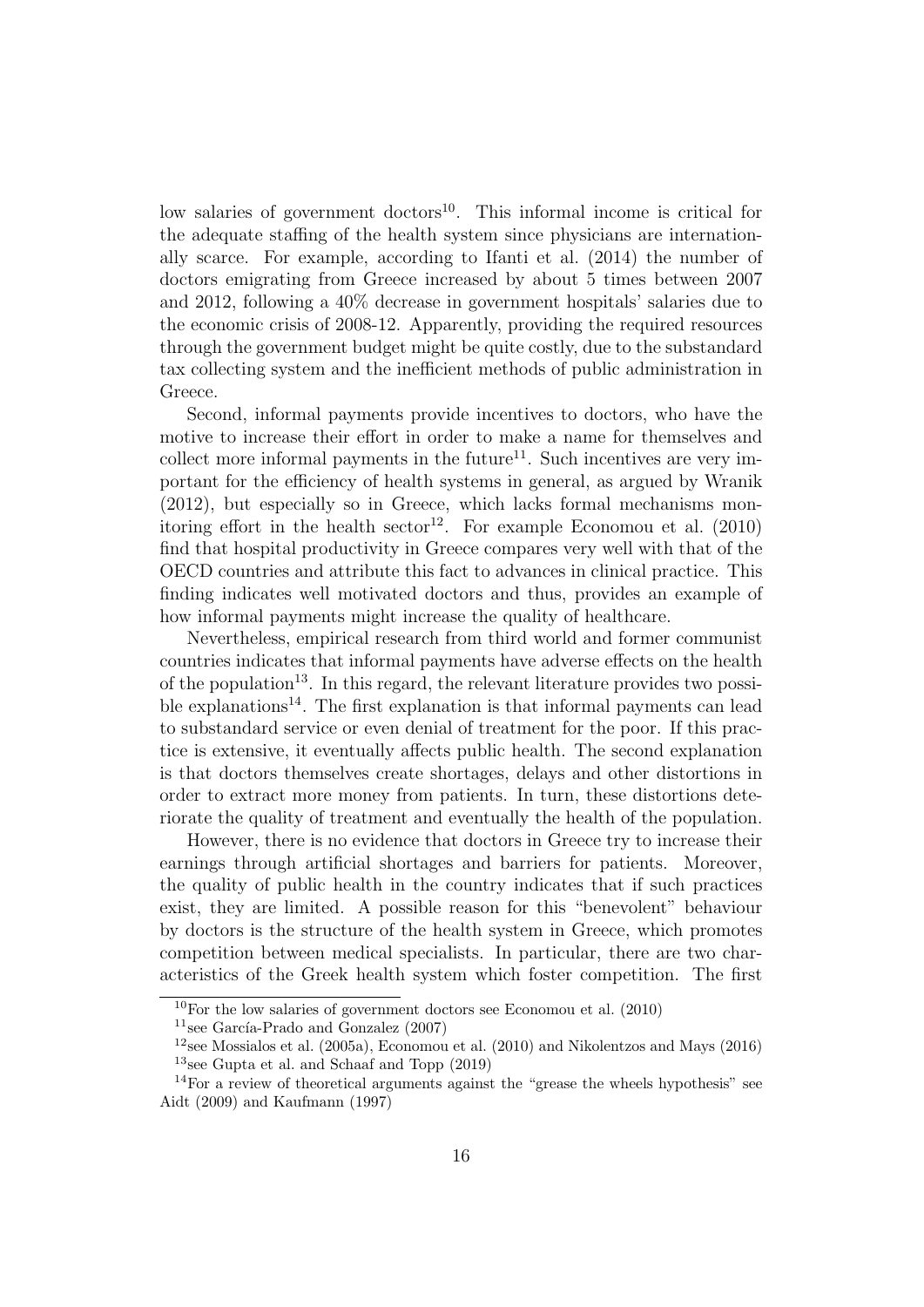is the lack of a referral system. In practice, any patient can appear at the door of any government hospital and expect to be treated. The second is the number of specialist doctors in Greece. In particular, Greece has the highest number of specialists per 1000 inhabitants in the OECD<sup>15</sup>. Although both these characteristics on their own can be sources of inefficiency, in the presence of informal payments they undermine the monopoly power of the  $dotors$  and thus, the scope for creating bottlenecks<sup>16</sup>. As a result, doctors mainly opt for an increase in quality as the safest way to collect informal payments.

Still, my analysis has not explained why informal payments to hospital doctors are illegal. Legalizing such payments can eradicate the possible cost of secrecy which under certain conditions is extensive<sup>17</sup>. In this respect, Spain and Italy, which have a health system very similar to that of Greece<sup>18</sup>, might serve as an example. In these countries, government hospitals reserve a number of beds for the private patients of their doctors. Following this example, many health economists suggest the legalisation of informal payments in Greece. So far, any attempts to implement such a reform, had little success. It seems that the problem lies with tax evasion and hospital fees, since the doctors do not want to share their revenues with the government or their hospitals $19$ .

## 7 Conclusions

This paper makes a contribution to the efficient corruption literature. In particular, the paper argues that informal payments to public officials might substitute for missing tax instruments and thus, enhance allocative efficiency.

In general, the relevance of efficient corruption is disputed. In particular, many economists maintain that informal payments distort the incentives of public officials, thus causing more harm than good. Although this critique might be valid in certain cases, it need not always be true. This is so, because the trade-off between the cost and the benefits of corruption depends on a large number of factors, which differ from case to case.

In this respect, identifying all possible channels through which corruption can increase efficiency is important. Although such channels might not always work, they can be useful in certain cases. Specifically, under certain

 $15$ see Economou et al.  $(2010)$ 

 $16$ in this respect see Banerjee (1997)

<sup>17</sup>see Shleifer and Vishny (1993)

 $18$ see García-Prado and Gonzalez (2007)

<sup>&</sup>lt;sup>19</sup>see Mossialos et al. (2005a) and Nikolentzos and Mays (2016)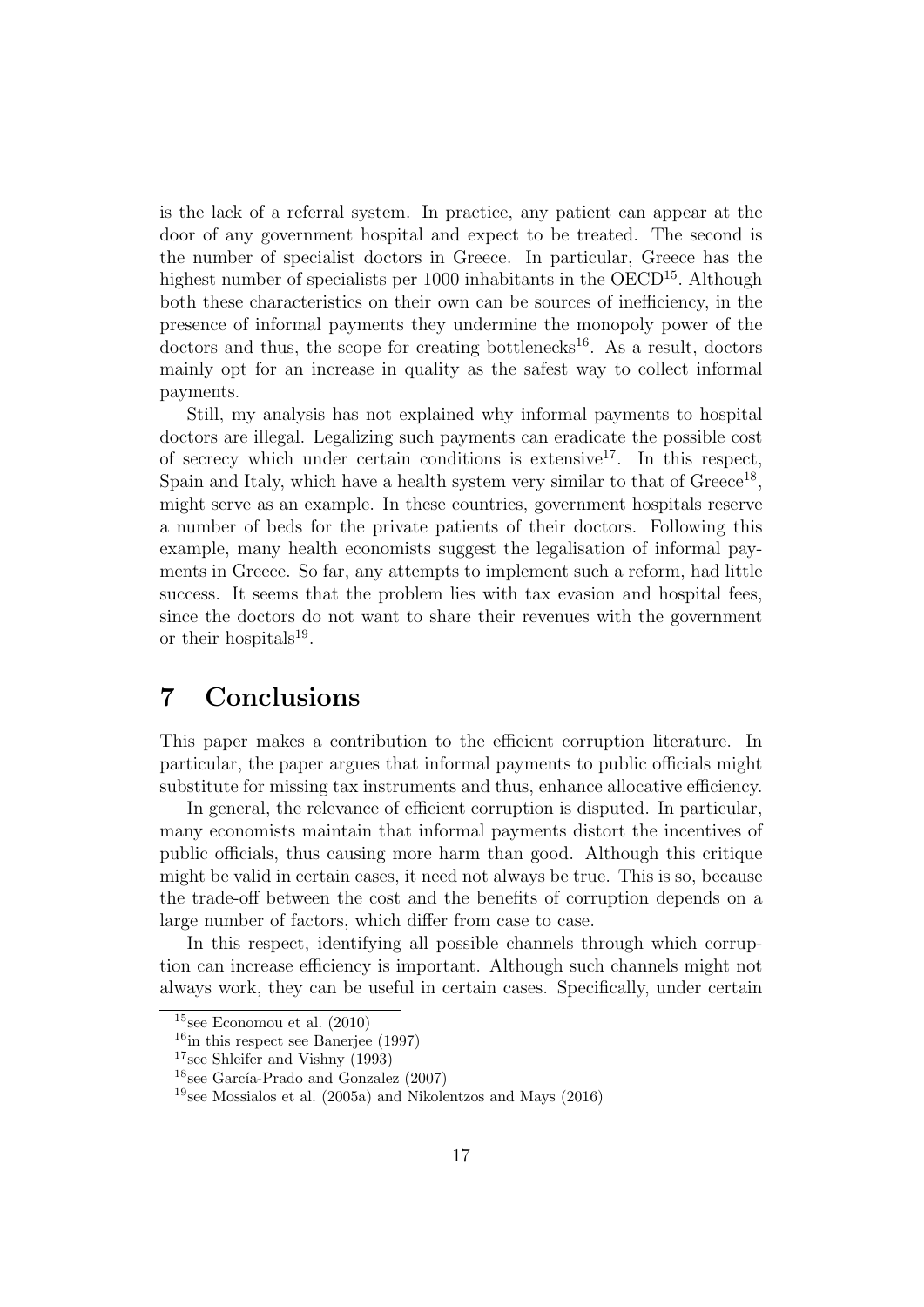conditions they might offer an explanation to empirical observations that it is difficult to explain otherwise, like the success of the Greek Health System.

## A Appendix

### A.1 Proof of proposition 1(c)

Let  $\overline{u}_i = U(C_i, G)$  where  $\overline{u}_i$  is the equilibrium utility level. Then, because the utility function is continuous and strictly increasing with respect to consumption, I can solve with respect to consumption and write  $C_i = \varphi(G, \overline{u}_i)$ . Then, the equilibrium payment function is  $b_i = e_i - \frac{S}{n+1} - \frac{G}{n+1} - \varphi(G, \overline{u}_i)$ . Then  $C_0 = e_0 + S - \frac{S}{n+1} - \frac{G}{n+1} + \sum_{i=1}^{n} b_i = \sum_{i=0}^{n} e_i - G - \sum_{i=1}^{n} \varphi(G, \overline{u}_i)$ . Since all payments are positive , then around equilibrium the utility of the citizens is constant along their payment functions. Thus, the problem of the governor becomes  $\max_{G} U(\sum_{0}^{n} e_i - G - \sum_{1}^{n} \varphi(G, \overline{u}_i), G)$ . The first order condition for this problem yields:  $\frac{\partial U_0}{\partial C_0}(-1 - \sum_{i=1}^n \frac{dC_i}{dG}) + \frac{\partial U_0}{\partial G} = 0$ . Moreover, in equilibrium  $\overline{u}_i = U(C_i, G)$  and since  $\overline{u}_i$  is constant it follows that  $\frac{dC_i}{dG}$  $\frac{\partial U_i}{\partial C_i} \overline{\frac{\partial U_i}{\partial G}}$ . Rearranging terms in the first order condition yields equation 1.

## A.2 Solution of numerical example

I will guess and verify that in equilibrium  $r_i = 0$  for both citizens. In order to determine the equilibrium payment functions I must determine the equilibrium utility levels  $\overline{u}_i$ . I do that in a series of steps.

#### Step 1: Increasing inf. payments

Define  $F^*$  the value of the governor's objective in the case without informal payments.

If the poor citizen offers a greater informal payment than the rich, then the governor will reject all payments and choose the same policy as in the case without informal payments. This is so, because the combination of functions F and U imply that ceteris paribus the governor likes equality between all individuals. Let t,  $b_1$  and  $b_2$  be the tax and payments offered, with  $b_1 > b_2$ . In such a case  $U_2 > U_1$ . Then, the governor can reject all payments and set a new tax  $t' = t + \frac{b_1 + b_2}{2}$  $\frac{+b_2}{2}$ . In this case S and G can remain the same while  $U_1$ increases,  $U_2$  decreases and still  $U_2 > U_1$ . As a result F increases and therefore the governor will choose the same policy as in the case without informal payments since  $F^*$  is even greater.

### Step 2: The poor can not be the only one offering an informal payment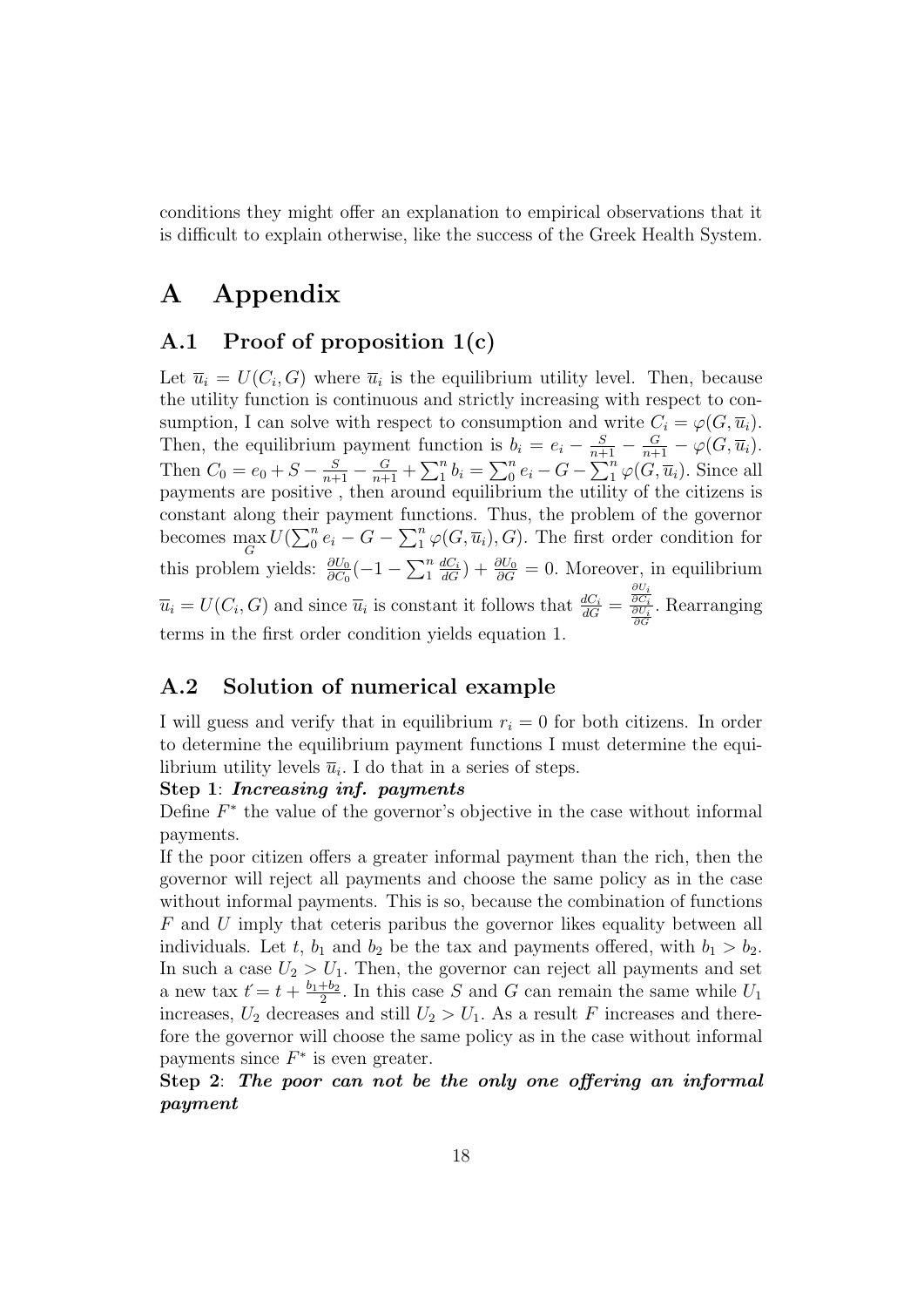This is a special case of step 1, for  $b_1 = 0$ .

### Step 3: The poor need not offer an informal payment in equilibrium

Let t,  $b_1$  and  $b_2$  be the tax and payments offered. Since  $b_1 > b_2$  the governor can always set a new tax  $t' = t + b_1$ . This action has no effect in the equilibrium allocation. The consumption of each individual and the public good provision remain the same. The only change is that  $b_2$  decreases by an amount equal to the increase in tax.

#### Step 4: Determination of the equilibrium utility level  $\overline{u}_2$

Following the rationale of proposition 3 in Dixit et al. (1997) citizen 2 has the motive to decrease his payment (increase  $\overline{u}_2$ ), until the objective of the agent reaches his outside option. This outside option is the value of the agent's objective when citizen 2 offers no payment at all. It follows from the steps above that this value is  $F^*$ .

Following the definition of truthful equilibria  $b_2(S, G; \overline{u}_2) = e_2 - \frac{S+G}{n+1} - \frac{\overline{u}_2^2}{G}$ . Then,  $\bar{u}_2$  satisfies:

$$
\max_{S,G}[U_0(S,G;\overline{u}_2)+U_2(S,G)+\overline{u}_2]=F^*
$$

I report the results that follow from this expression in table 1 in the main text.

**Step 5:**  $r_2 = 0$ 

The results in table 1 indicate that in the suggested equilibrium  $U_0 < U_2$ . If  $r_2 > 0$  the difference between  $U_0$  and  $U_2$  will increase further and thus F will decrease.

## References

- Aidt, Toke S. 2009. "Corruption, institutions, and economic development". Oxford review of economic policy 25 (2): 271–291.
- . 2003. "Economic analysis of corruption: a survey". The Economic Journal 113 (491): F632–F652.
- Aldt, Toke S, and Uk Hwang. 2008. "On the internalization of cross-national externalities through political markets: the case of labour standards". Journal of Institutional and Theoretical Economics (JITE)/Zeitschrift für die gesamte Staatswissenschaft: 509–533.
- Artavanis, Nikolaos, Adair Morse, and Margarita Tsoutsoura. 2016. "Measuring income tax evasion using bank credit: Evidence from Greece". The Quarterly Journal of Economics 131 (2): 739–798.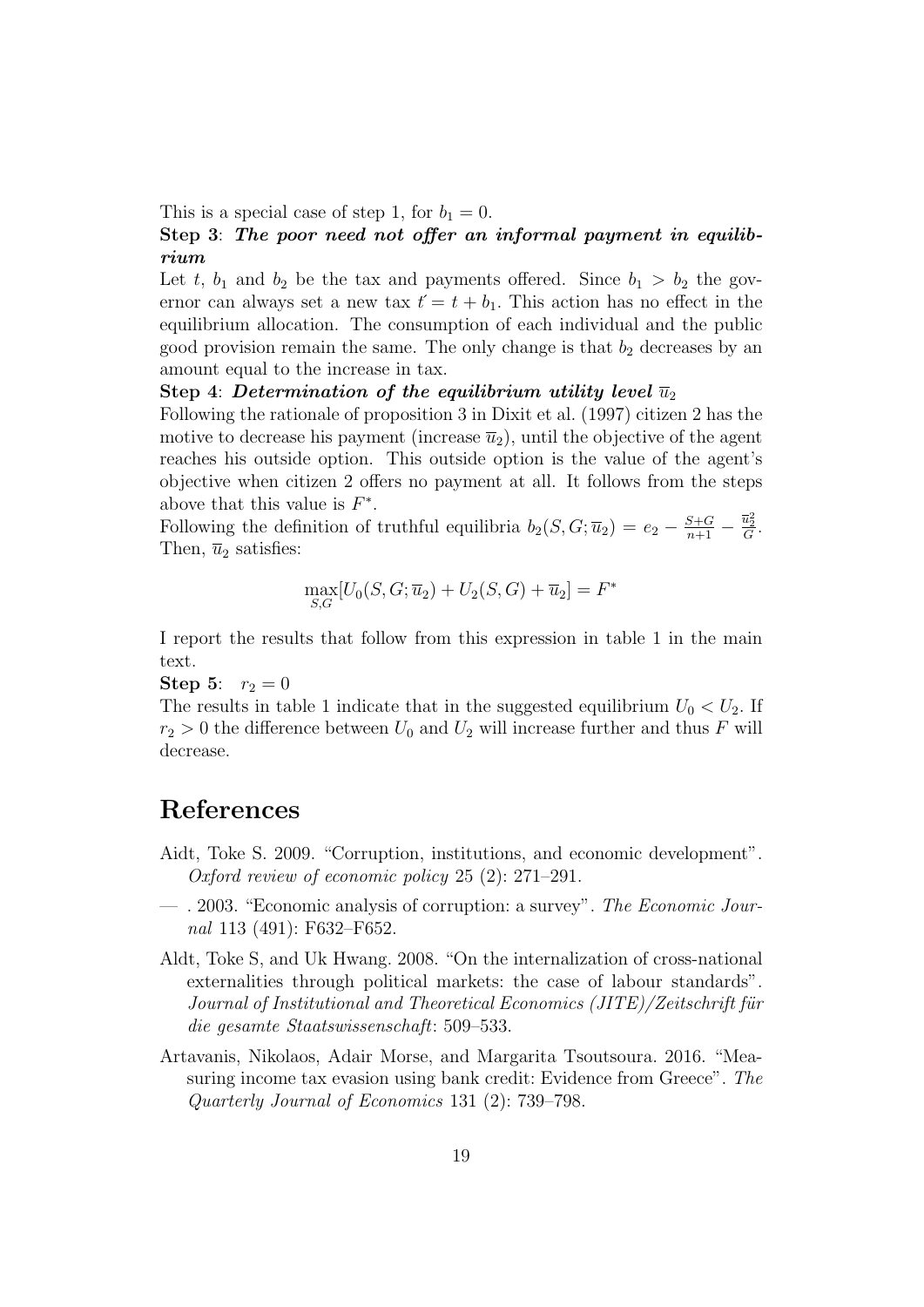- Baji, Petra, et al. 2017. "Informal cash payments for birth in Hungary: are women paying to secure a known provider, respect, or quality of care?" Social Science & Medicine 189:86–95.
- Banerjee, Abhijit V. 1997. "A theory of misgovernance". The Quarterly journal of economics 112 (4): 1289–1332.
- Bardhan, Pranab. 1997. "Corruption and Development: A Review of Issues". Journal of Economic Literature 35:1320–1346.
- Bernheim, B Douglas, and Michael D Whinston. 1986. "Menu auctions, resource allocation, and economic influence". The quarterly journal of economics 101 (1): 1–31.
- Boultzis, Ilias. 2015. "Common agency with caring agents". Economics Letters 126:71–74.
- Dixit, Avinash, Gene M Grossman, and Elhanan Helpman. 1997. "Common agency and coordination: General theory and application to government policy making". Journal of Political Economy 105 (4): 752–769.
- Economou, Charalambos, et al. 2010. "Greece: Health system review".
- Economou, Charalampos, et al. 2017. "Greece: health system review".
- Economou, Charalampos, et al. 2015. "The impact of the crisis on the health system and health in Greece". In Economic crisis, health systems and health in Europe: Country experience *[Internet]*. European Observatory on Health Systems / Policies.
- Felli, Leonardo, and Antonio Merlo. 2006. "Endogenous lobbying". Journal of the European Economic Association 4 (1): 180–215.
- García-Prado, Ariadna, and Paula Gonzalez. 2007. "Policy and regulatory responses to dual practice in the health sector". Health Policy 84 (2-3): 142–152.
- Gupta, Sanjeev, Hamid Davoodi, and Erwin Tiongson. "Corruption and the provision of health care and education services". The Political Economy of Corruption: 111.
- Ifanti, Amalia A, et al. 2014. "Physicians' brain drain in Greece: a perspective on the reasons why and how to address it". Health Policy 117 (2):  $210-$ 215.
- Kaitelidou, Daphne Ch, et al. 2013. "Informal payments for maternity health services in public hospitals in Greece". Health policy 109 (1): 23–30.
- Kaufmann, Daniel. 1997. "Corruption: the facts". Foreign policy: 114–131.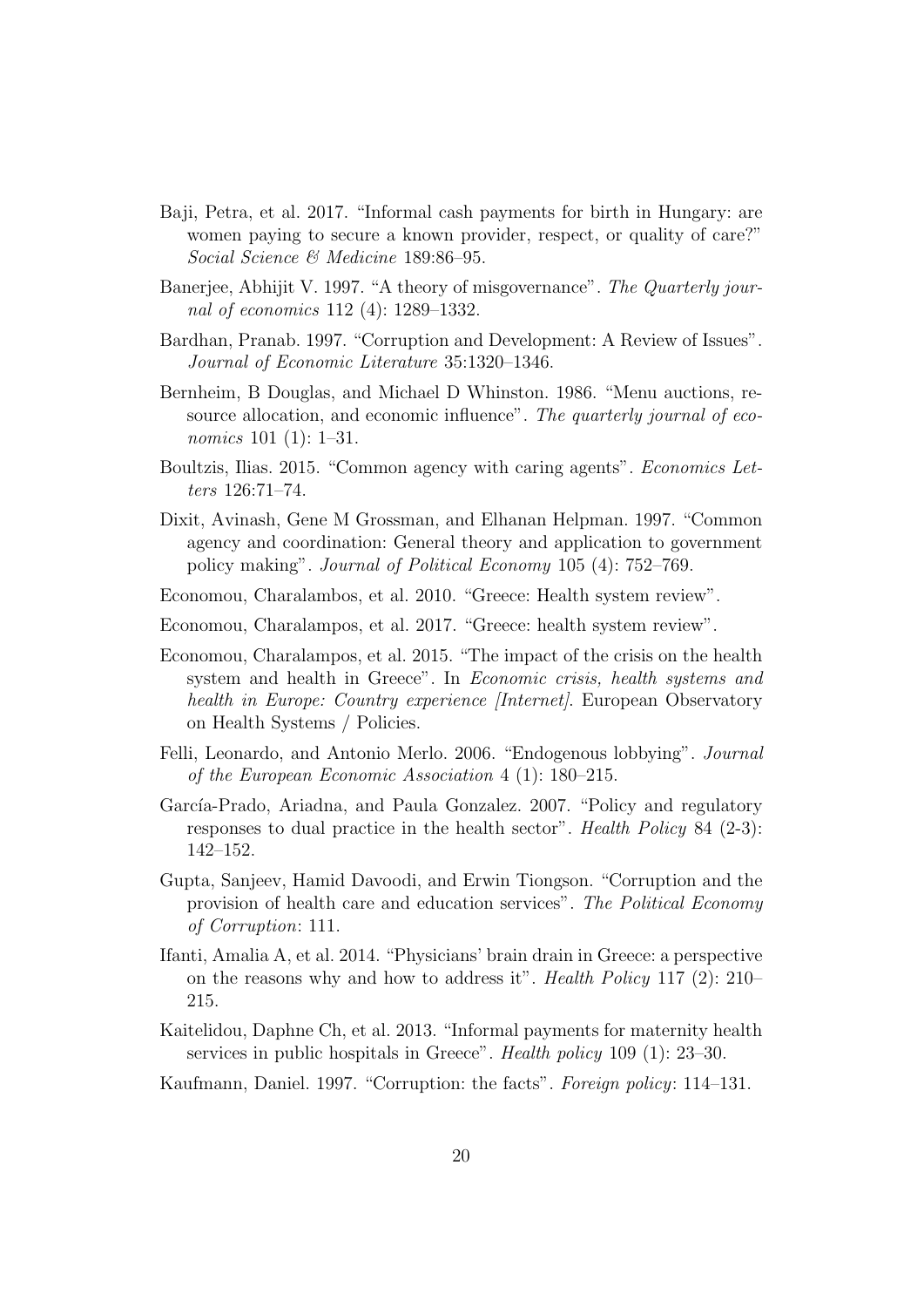- Leff, Nathaniel H. 1964. "Economic development through bureaucratic corruption". American behavioral scientist 8 (3): 8–14.
- Levy, Daniel. 2007. "Price adjustment under the table: Evidence on efficiencyenhancing corruption". European Journal of Political Economy 23 (2): 423–447.
- Liaropoulos, Lycourgos, et al. 2008. "Informal payments in public hospitals in Greece". Health Policy 87 (1): 72–81.
- Lui, Francis T. 1985. "An equilibrium queuing model of bribery". Journal of political economy 93 (4): 760–781.
- Maniadis, Zacharias. 2009. "Campaign contributions as a commitment device". Public Choice 139 (3): 301–315.
- Mauro, Paolo. 1995. "Corruption and growth". The quarterly journal of economics 110 (3): 681–712.
- Mossialos, Elias, Sara Allin, and Konstantina Davaki. 2005a. "Analysing the Greek health system: a tale of fragmentation and inertia". Health economics 14 (S1): S151–S168.
- Mossialos, Elias, et al. 2005b. "An investigation of Caesarean sections in three Greek hospitals: the impact of financial incentives and convenience". The European Journal of Public Health 15 (3): 288–295.
- Nikolentzos, Athanasios, and Nicholas Mays. 2016. "Explaining the persistent dominance of the Greek medical profession across successive health care system reforms from 1983 to the present". Health Systems  $\mathcal{B}$  Reform 2 (2): 135–146.
- Schaaf, Marta, and Stephanie M Topp. 2019. "A critical interpretive synthesis of informal payments in maternal health care". Health policy and planning 34 (3): 216–229.
- Shleifer, Andrei, and Robert W Vishny. 1993. "Corruption". The quarterly journal of economics 108 (3): 599–617.
- Siskou, Olga, et al. 2008. "Private health expenditure in the Greek health care system: where truth ends and the myth begins". Health Policy 88 (2-3): 282–293.
- Souliotis, Kyriakos, et al. 2016. "Informal payments in the Greek health sector amid the financial crisis: old habits die last..." The European Journal of Health Economics 17 (2): 159–170.
- Svensson, Jakob. 2005. "Eight questions about corruption". Journal of economic perspectives 19 (3): 19–42.